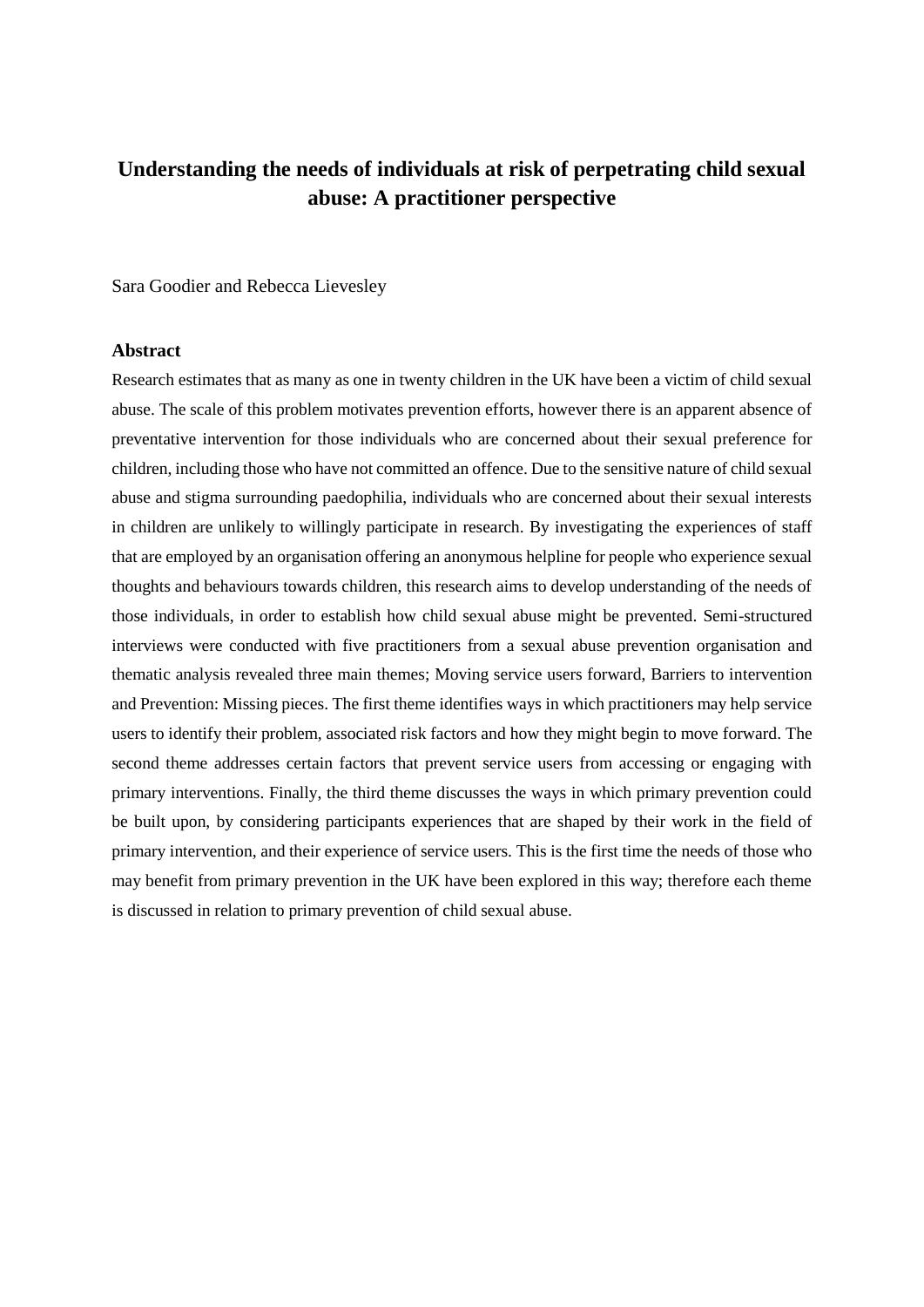# **Introduction**

Child sexual abuse (CSA) is defined as forcing or persuading a child to take part in sexual activity (nspcc.org, 2016a). It is not limited to physical contact including behaviours such as grooming, exploitation and illegal online activities involving indecent images of children (nspcc.org, 2016a). In terms of child safety across the world, CSA and the viewing of sexual images containing children are major problems. In the UK, over 36,000 sexual offences against children were recorded last year (nspcc.org, 2016a) and research estimates that one in 20 children (Radford et al., 2011) have been sexually abused, increasing to as many as one in five across Europe (Council of Europe, 2010). However, it is established that such estimates are not fully representative of CSA prevalence (Horn et al., 2015) as many cases go undisclosed to the authorities. In fact, a survey of adults who experienced contact sexual abuse in childhood reported that 34% of cases were undisclosed at the time (Radford el al., 2011). Similarly, in a sample of women sexually abused as children, as many as half disclosed that nobody else knew they were victims (Horn et al., 2015).

It is clear that large numbers of children are becoming victims of sexual abuse and the threat continues as technology develops, creating opportunities for those with sexual interests in children to commit offences via the internet (National Crime Agency, 2013). For example making, viewing or distributing child abuse images (Jutte, Bentley, Miller & Jetha, 2014). This is reflected in figures from an online CSA prevention charity that retains the authority to remove sexual content involving children from the internet. Their figures show a 417% increase in reports of indecent images and videos of children since 2013; an increase of 188% over the previous year (Internet Watch Foundation, 2015).

The scale of this problem motivates prevention efforts; however attempts by the criminal justice system (CJS) to address CSA tend to be executed following the disclosure or detection of a sexual offence (Brown & Saied-Tessier, 2015). Interventions for those who have committed sexual offences such as incarceration, sex offender treatment programmes and the sex offender registry, are known as tertiary prevention (McMahon, 2000) which aims and may contribute to reduction in recidivism rates. However, these examples are limited to individuals who are known to the authorities and involved in the CJS. Alternatively, primary and secondary prevention efforts occur mainly within the community targeting whole populations and groups deemed to be at higher risk of becoming a victim or perpetrator of CSA (Piche et al, 2016). Estimates report that as many as 5% of men find children sexually attractive (Seto, 2008),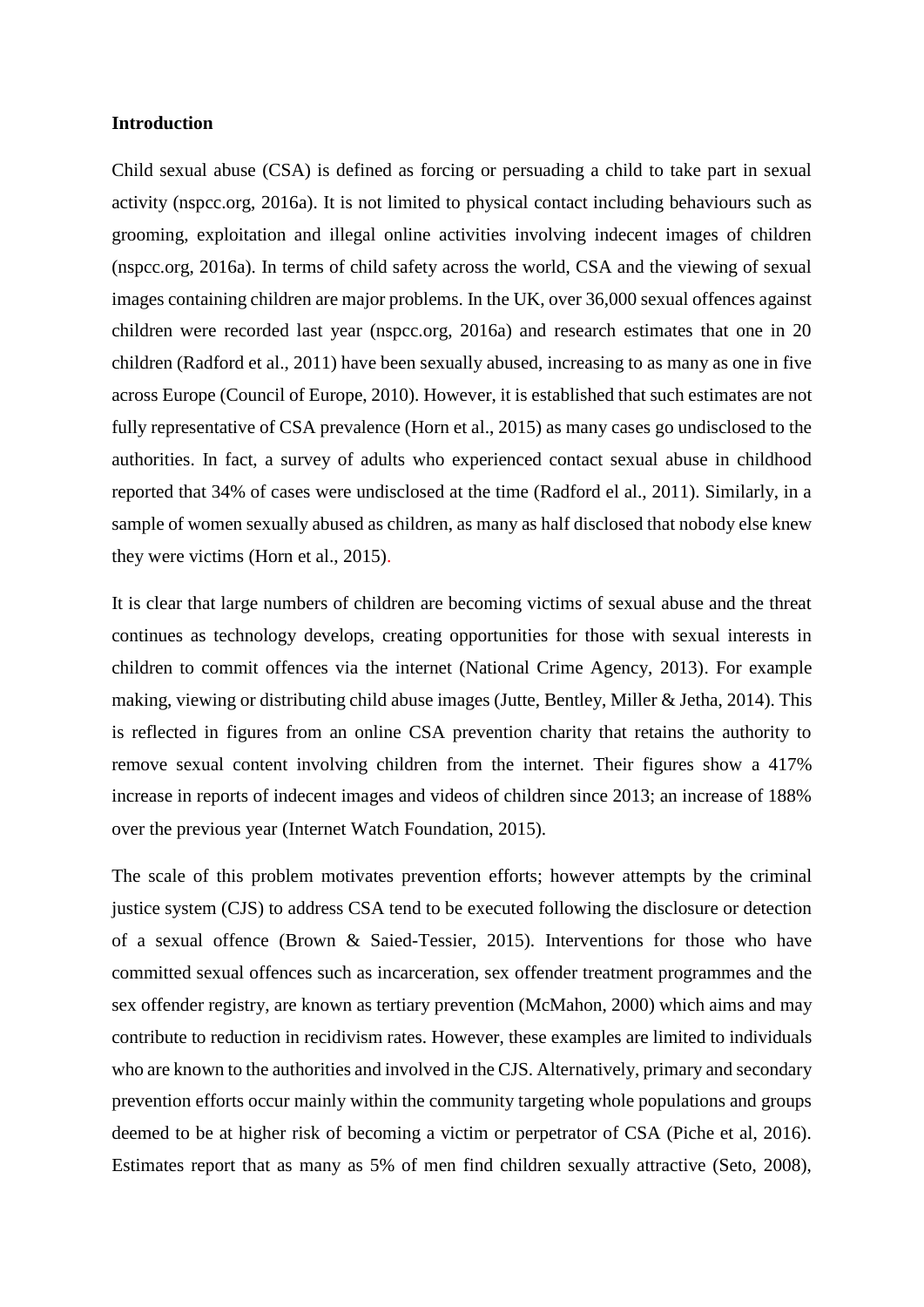therefore the apparent gap between estimates of those who are sexually attracted to children (Seto, 2008) and actual offending rates strengthens the argument for efforts to prevent child sexual offences before they occur. The combination of primary, secondary and tertiary levels of prevention exemplify a public health approach which aims to monitor the scope of CSA incidents while engaging in research to develop prevention strategies (Whitaker, Lutzker & Shelley 2005). Efforts of primary and secondary level prevention have increased in recent years and, although much less developed than post-offence prevention such as rehabilitation and treatment programmes, demonstrate opportunity to reduce CSA (Horn, 2015). The aim is to prevent victims by targeting those who are at risk of victimisation or prevent potential abusers from committing offences (Smallbone, Marshall & Wortley, 2008)

Recognition that tackling CSA requires multiple levels of prevention has resulted in some education focussed efforts. School-based CSA prevention programmes have shown effectiveness in increasing children's skills in protective behaviours, and may reduce a child's risk of being sexually abused by as much as half (Gibson & Leienberg, 2000). In addition to educating children, recent media campaigns attempting to increase parental knowledge about how to discuss sexual abuse with children in an age-appropriate way received positive feedback, and even resulted in reports of abuse disclosures following the implementation of advice (Brown & Saied-Tessier, 2015).

Internationally, other media campaigns have successfully reached potential abusers who may be at risk of committing offences (Beier et al., 2009). For example, the German Prevention Project Dunkelfeld (PPD) launched in 2005 (Beier et al., 2015) with the initiation of a media campaign to encourage self-identified (and undetected) individuals with sexual interests in children to seek professional help (Beier et al., 2015). The pilot investigation established that media campaigns which are empathic, non-judgemental and assure anonymity are most likely to get a response from self-identified paedophiles, particularly if the respondent is highly distressed (Feelgood et al., 2002). The first investigation reported a number of responses, indicating the utility of media in encouraging individuals with deviant sexual preferences to enrol in assessment and treatment, and outlines a novel preventative approach to reducing CSA. The PPD is an interesting example because the absence of mandatory reporting laws in Berlin allows the project to include individuals who had admitted to child sexual abuse or offences involving indecent images of children, but were not detected by the authorities. Therapists who report committed CSA or offences concerning indecent images of children to the authorities are considered to be in breach of confidentiality by German legislation (Beier et al., 2015).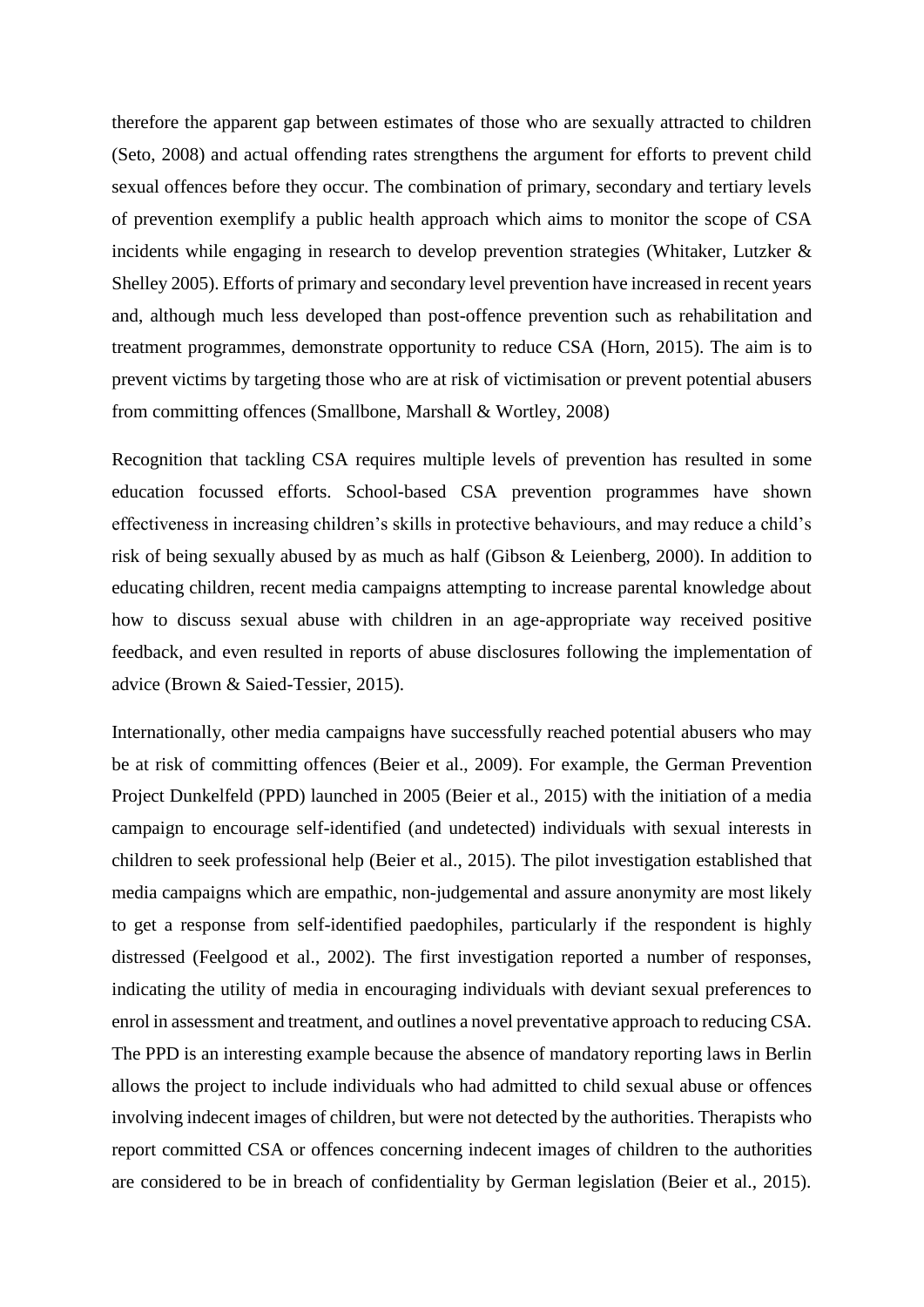This opens the door to treatment for undetected offenders without involving the CJS, encouraging individuals to come forward for help.

In contrast, legal obligations to report cases of child abuse in the UK are in place for all professionals, as are expectations from professional bodies such as the British Psychological Society (BPS) (BPS, 2009). Therefore, in this country individuals cannot come forward for help with sexual abusing behaviour without being reported to the police (Henry, 2001). This limits the possibility of developing prevention efforts comparable to the PPD. However, for those who have sexual interest in children but have *not* committed any offences UK law is comparable to that in Berlin, allowing for organisations that offer advice and support via services such as helplines. On evaluation, the observed usage of such services highlights the possible utility of primary and secondary prevention projects in the UK in protecting children from CSA. This is reinforced by research investigating the experiences of sexual offenders convicted for sexual abuse. Research suggests that many incarcerated sex offenders would have accessed a preventative service had it existed prior to their offence, where free counselling and group treatment are perceived as potentially useful pre-offending treatments (Piche et al., 2016). Although the sample cited here was Canadian it is likely that a disposition for prevention services is applicable more widely, particularly as a time frame of almost a decade between onset of sexual fantasies and the time of the first arrest is estimated (Piche et al., 2016).

Based on the above, there is an apparent absence of preventative intervention for those individuals who are concerned about their sexual preference for children, but have not committed an offence, or those offending but undetected by the authorities. Therefore, it is fundamental to understand the needs of those who may potentially engage in sexual offending behaviour in order to establish how it might be prevented. Unfortunately, due to the sensitive nature of CSA and stigma surrounding paedophilia (Jahnke & Hoyer, 2013) individuals who are concerned about their sexual interests in children are unlikely to willingly come forward and participate in research. Alternatively, it is highly likely that the staff working for prevention programmes, who interact with members of this target group on a daily basis will have substantial insight into their needs and greater understanding of the issues they face, yet at present no study has attempted to utilise this population. As such, this investigation focuses on experiences of staff who are employed by an organisation that offers confidential support and advice via an anonymous helpline for people who experience sexual thoughts and behaviours towards children; a novel research area in the UK. The aims and purpose of the current research are to gain knowledge and understanding of individuals at risk of perpetrating CSA, and to gain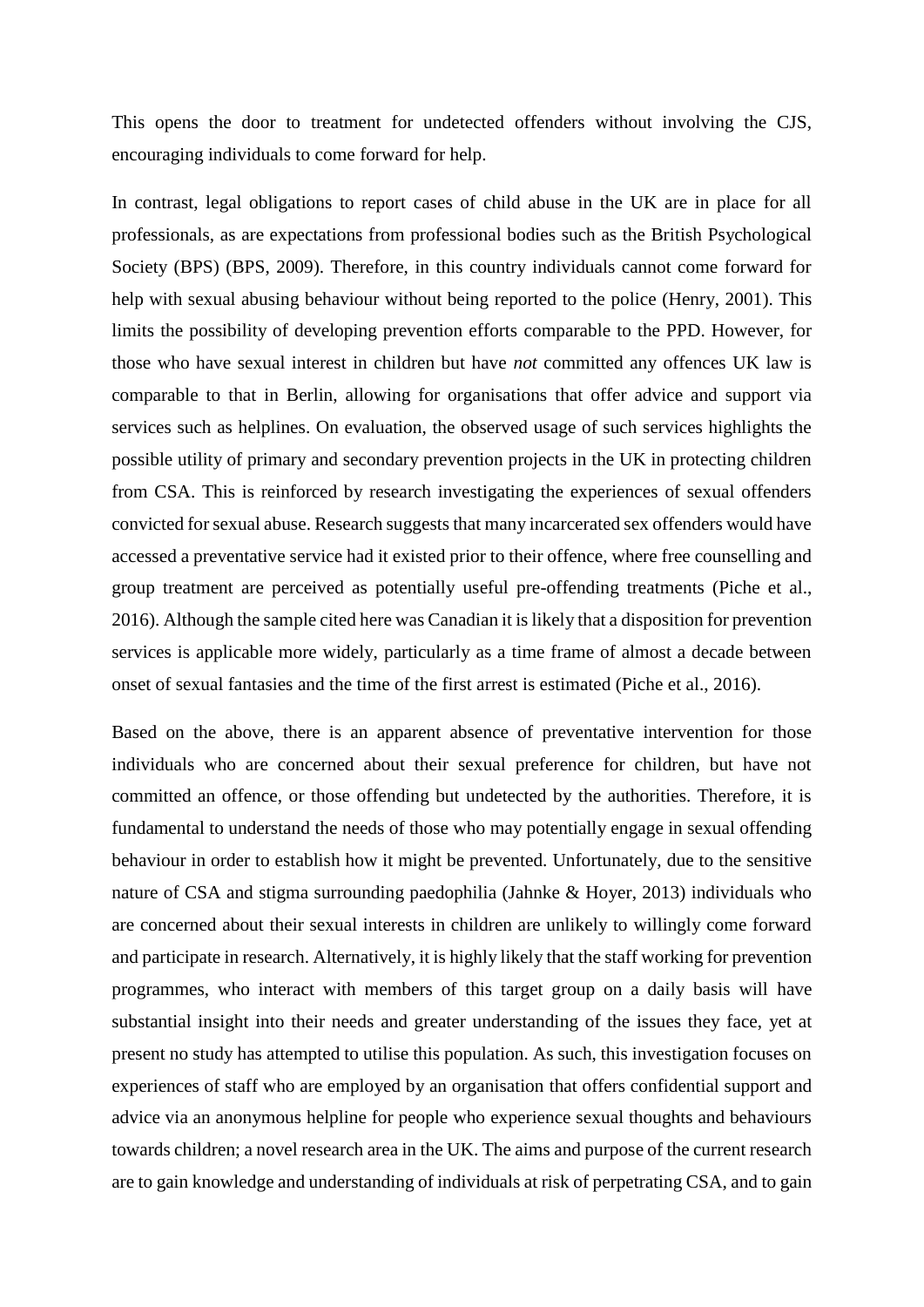insight into their needs and to gain expert perspectives on how to prevent CSA from occurring from the practitioners who work with individuals at risk of committing offences. Gaining knowledge in these areas hopes to successfully inform future prevention strategies.

# **Method**

# *Context*

In order to maintain anonymity of the staff members involved in this study, and in turn the privacy of the callers with whom they have worked with, the name of the organisation will not be identified and therefore will only be referred to as Organisation 1. Organisation 1 is an organisation that aims to prevent CSA by supporting adults, families and communities. This includes engaging with individuals who have concerning sexual thoughts and behaviours in order to promote protective action and encourage people to speak out. The organisation utilises various mediums such as media campaigns, a self-help website, an anonymous email service and an anonymous telephone service (helpline).

The helpline's first-line operators are shift workers with an array of backgrounds; they are required to have an empathic nature and good communication skills, and assist callers with their worries by helping them identify the seriousness of their concerns, offering support and providing information. All first line operators receive the same training, regardless of background, involving two days of workshops during which they gain knowledge about the helpline, the different types of calls, and appropriate ways to respond to differing needs. The operator's role is to gain information about the situation, ascertain whether anyone is at risk, and advise on further action. If deemed appropriate for the service user (SU), they are referred for a follow up with an experienced practitioner who calls them back at a suitable time to explore their presenting concerns in more detail. All practitioners have a high level of experience with sexual offending which allows them to focus on problematic behaviours in detail, and provide individually tailored, therapeutic support and advice regarding how to manage different situations. It is with these practitioners that the current research was conducted.

### *Participants*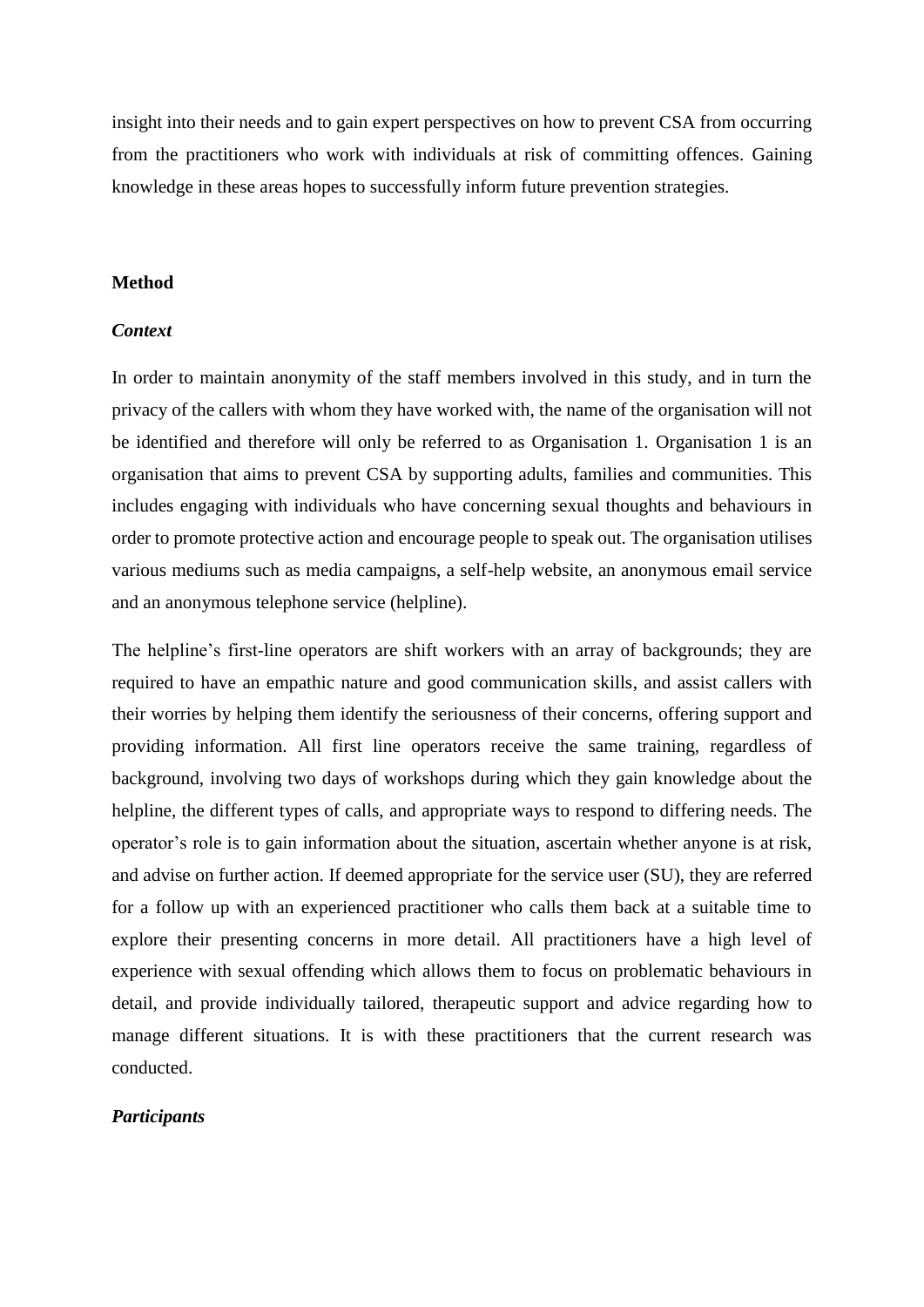Participants (n=5) were recruited via email, where all staff members who had experience with practitioner call back sessions were invited to participate. Out of the 11 eligible individuals, 5 volunteered to participate (see Table 1 for additional participant information).

| <b>Participant number</b> | Role                                     | Time at the<br>organisation |
|---------------------------|------------------------------------------|-----------------------------|
| <b>Participant 1</b>      | Practitioner and Forensic Psychologist   | 11 years                    |
| Participant 2             | Practitioner and Assistant Psychologist  | 4 years                     |
| <b>Participant 3</b>      | <b>Practitioner and Clinical Manager</b> | 9 years                     |
| <b>Participant 4</b>      | Practitioner                             | 8 years                     |
| Participant 5             | Practitioner                             | 4 years                     |

Table 1: Participant information

### *Procedure*

Ethical approval was gained from a UK University in accordance with the BPS code of conduct (BPS, 2009). Data were collected through semi-structured interviews which lasted an average of 52 minutes (Range: 42-62 minutes). The semi-structured interview schedule was developed prior to data collection and consisted of open questions to provide a framework for each interview while facilitating discussion. The interview schedule addressed four broad areas; practitioner's role, practitioner views on current services, future prevention and understanding SU behaviour. Information sheets and the opportunity to ask questions were provided to participants. All participants signed a consent form and were debriefed post-interview. All interviews were conducted by the researcher, recorded onto a dictaphone and subsequently transcribed verbatim ready for analysis. To retain anonymity, all identifiable information was removed and participants were assigned a participant number.

# *Analysis*

The choice of qualitative methodology was driven by these research aims in that thematic analysis aims to produce the identification of themes across the data set and thus capture important patterns of meaning in relation to the research question (Braun & Clarke, 2006).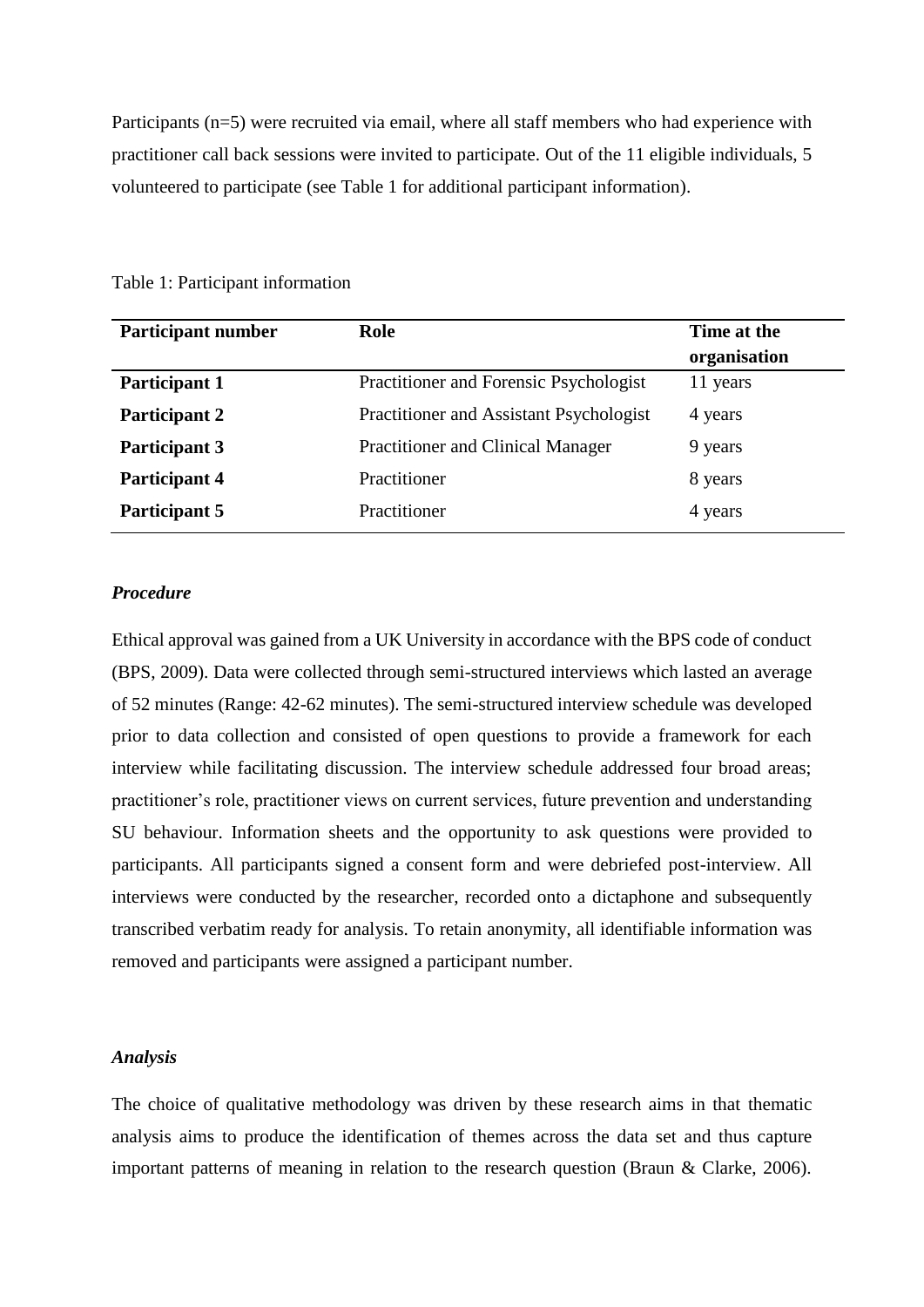Since thematic analysis acknowledges that individuals give their experiences meanings, and these meanings are influenced by the broader social context, it is considered to be 'reflecting reality' (Braun & Clarke, 2006) and therefore offers the most appropriate method of capturing meaningful themes from participant narratives. Additionally, due to current gaps in literature surrounding the research topic, thematic analysis was deemed the best fitting research paradigm as the apparent flexibility of the method, which is not tied to a specific theoretical framework (Braun & Clarke, 2006), provides scope for further investigation and allows for the process of 'identifying, analysing and reporting patterns' across data (Braun & Clarke, 2006).

The researcher loosely adopted techniques outlined by Braun and Clarke (2006) beginning by actively reading and re-reading the interview transcripts in order to become immersed in the data. During this familiarisation, an initial list of interesting aspects across the data was noted, followed by the generation of repeated patterns coded manually by writing notes on the texts. This resulted in a list consisting of different codes identified across the data set which were sorted and combined at a broader level (Braun & Clarke, 2006) into themes. The consideration of relationships between themes allowed them to be divided and regrouped under three overarching, superordinate themes. Finally, inter-rater reliability was undertaken with the analysis being checked for credibility by the co-author to assess the validity of the interpretations (Willig, 2008) - analysis was undertaken by the first author, with the co-author analysing sections of the data in order to compare interpretations and provide credibility checks. Similar interpretations and themes were identified.

# **Results and Discussion**

Following the thematic analysis, three main themes were identified from the dataset; Moving service users (SU's) forward, Barriers to intervention and Prevention: missing pieces. Table 2 depicts the delineation of each theme, which are discussed in depth.

| <b>Superordinate Themes</b> | <b>Subordinate Themes</b>     |  |
|-----------------------------|-------------------------------|--|
| 1. Moving SU's forward      | 1.1. A person-centred problem |  |
|                             | 1.2. Capacity to engage       |  |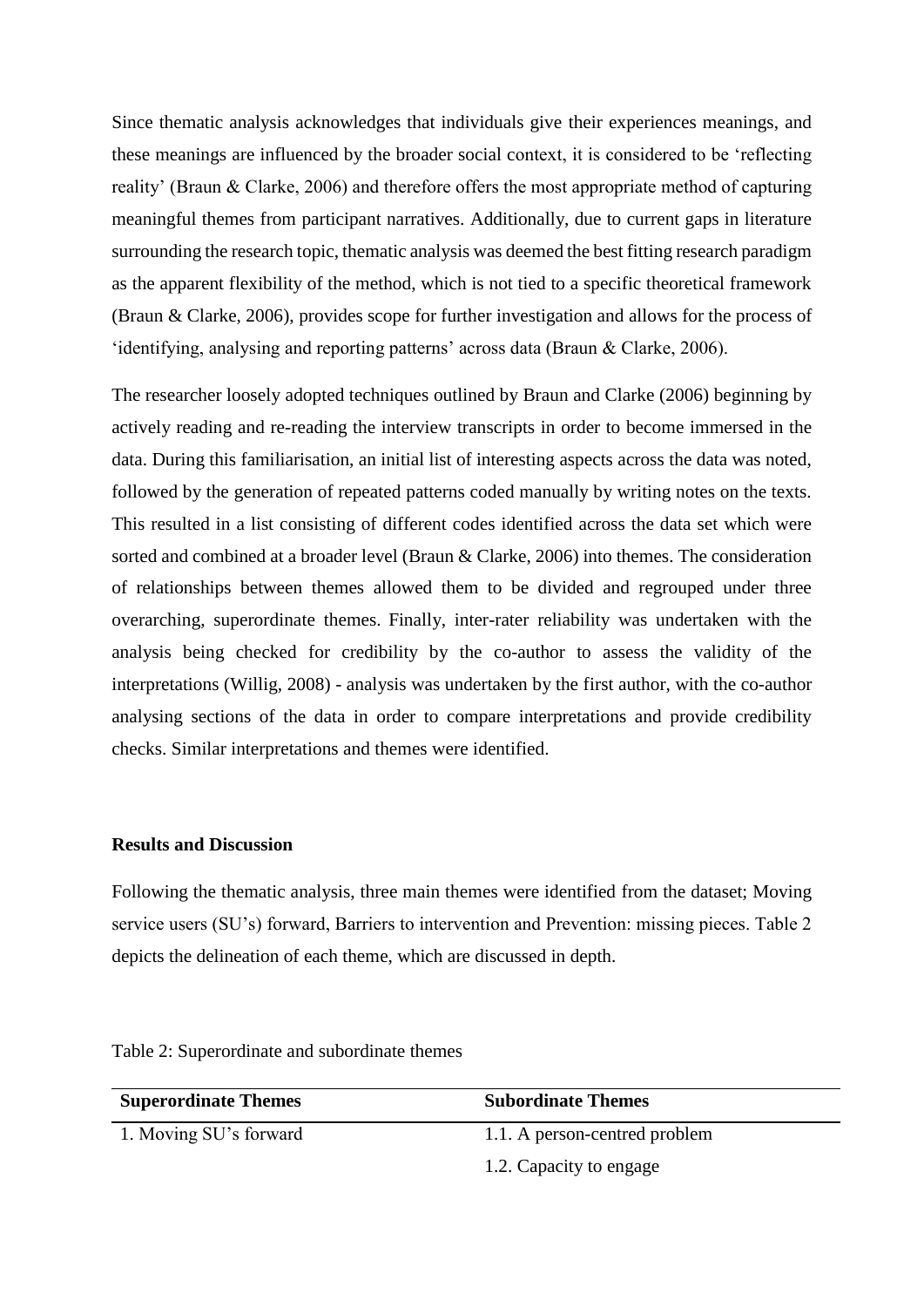1.3. Working with risk factors 2. Barriers to intervention 2.1. SU's lack of trust in services 2.2. Anonymity- undetected SU's 3. Prevention: missing pieces 3.1. Publicity and funding 3.2. Lack of (adequate) services 3.3. Education

# *Superordinate Theme 1: Moving SU's Forward*

Participants discussed considerations necessary to help service users (SU's) move forward, including; the presenting problem, how practitioners might help by identifying and addressing risk factors, and factors affecting SU engagement with such help.

# *Subordinate theme 1.1: A person-centred problem*

An important aspect of investigating and understanding the needs of those who may potentially engage in offending behaviour is identifying the presenting problem; that is why might SU's initially call the helpline? Participants discussed how in recent years calls have shifted from a large proportion of incoming calls from internet offenders in the CJS, to a variety of different individuals calling at various 'phases in their journey' (Participant 5). Primarily, the main reason cited by participants for SU's calling the helpline is a level of 'concern'. This includes callers concern about their own thoughts, feelings or behaviours in relation to sexual interest in children, or concern about an individual they know, for example a family member displaying concerning sexualised behaviours such as 'sexting' a child (Participant 4). Essentially high levels of concern about someone's (not necessarily the callers) sexual interest in children is a prevalent the reason for calling the helpline.

Sometimes there are calls where people have called up and they're very clear that they're really, they suddenly notice that they're very troubled by their sexual thoughts that they've had about a particular child for example, and they want to talk to someone about that to try and understand it… there's always a level of distress. (Participant 3)

So you get people that can manage these things for a long long time and then sometimes there's an event or situation that might trigger er that… [it] undermines it and shakes up those strategies an makes them feel less robust… once upon a time they wouldn't have had contact with a child or they wouldn't be in a situation that has much proximity to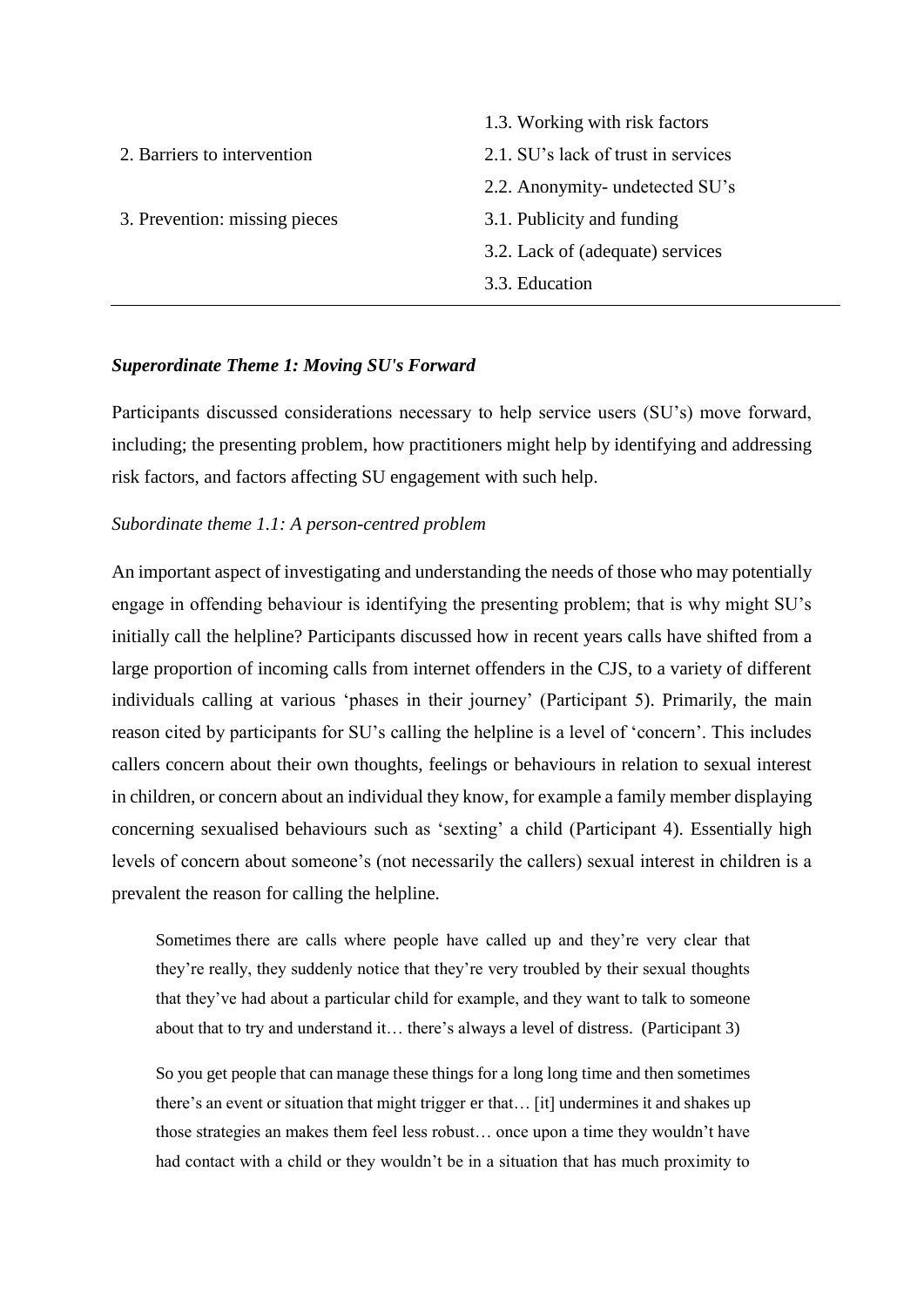children, that may change then that may increase the risk of the person maybe acting on this, or it's because you know they're in the environment they're exposed to those sorts of situations. (Participant 4)

Participant anecdotes such as this describe how SU's are essentially *motivated* to call by some internal discomfort, that is; they have suddenly become aware of the severity of their thoughts, they've acted on them or thought more about acting on them, the worry of getting caught becomes overwhelming or their situation has changed providing opportunity for offending behaviour.

Additionally, in terms of the presenting problem, practitioners are to some degree guided by the client. The service is voluntary therefore the only information staff members have about SU's comes from the SU's themselves. This means practitioners can only address problems presented to them by the client, thus, staff and SU's are generally in agreement about issues to be addressed and the path intervention might take. Challenges with this approach arise when individuals show minimisation or denial, however practitioners have the opportunity to address this; unlike in the CJS where denial is a barrier to treatment (Blagden, Winder, Gregson & Thorne, 2013). Despite this, participants express how some discrepancy may arise when discussing what SU's want to get out of the service; 'some people think they will do our programme and then they're all fixed' (Participant 2). There can be a difference between practitioners and SU's expectations of how the service can help them and in some cases SU's have very high expectations, stemming from a desperation to be 'normal' (Participant 1).

#### *Subordinate theme 1.2: Capacity to engage*

In order for SU's to move forward with receiving intervention, capacity and willingness to engage with services are described by participants as necessary. Reducing initial stage anxiety and minimisation are expressed as important factors for ensuring this:

I think [the calls are] more about sort of managing their anxiety more than anything initially, and it's quite hard to get information from them in the first call and get them to take all of your advice on board in the first call because they're a bit sort of all over the place, but actually you'll find that if they call again and again and again they settle down a bit and they do start acting on things and you can kind of see an improvement. (Participant 2)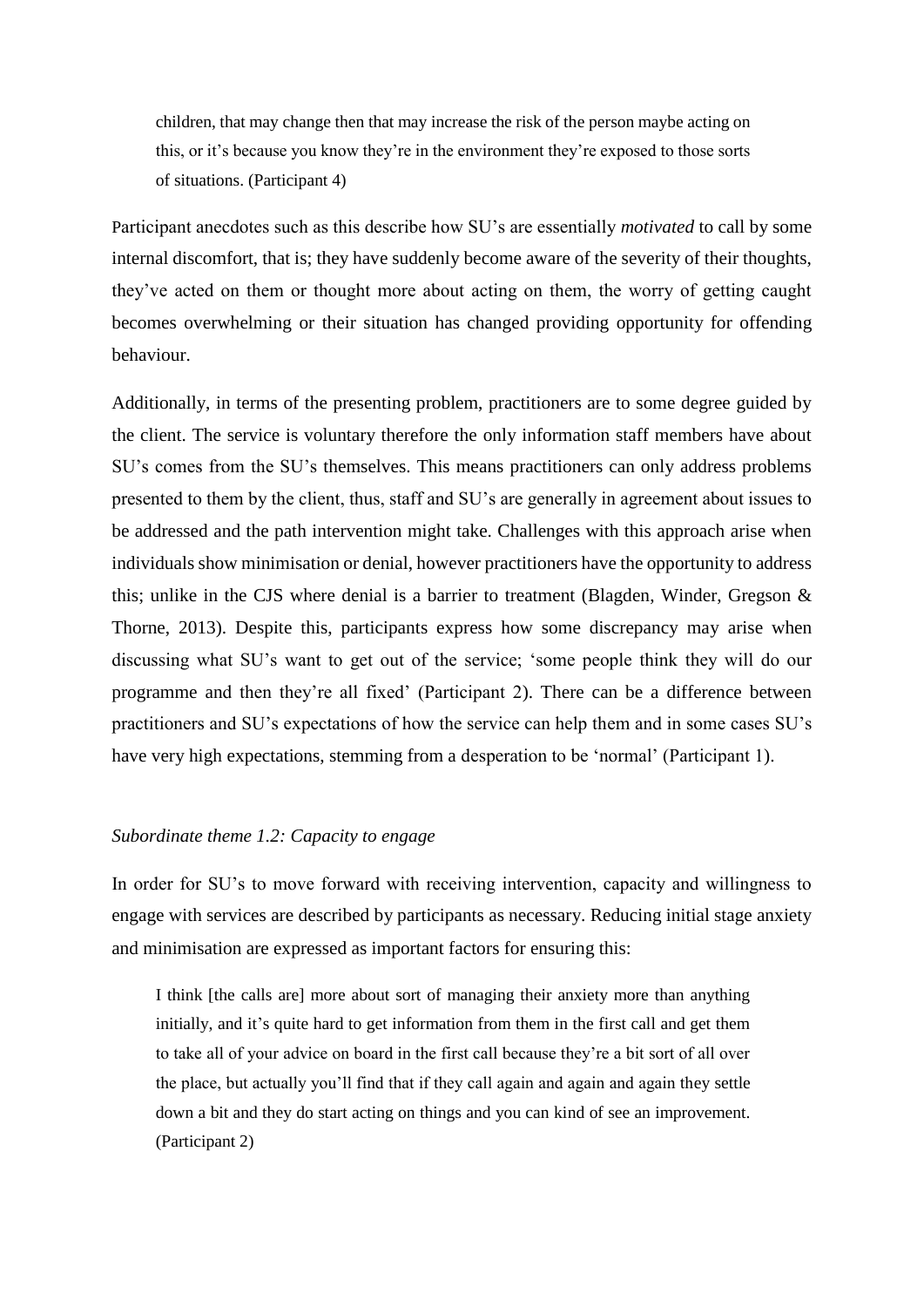Reducing the initial anxiety described here is important for various reasons. First, resources are limited and therefore it is in the best interest of practitioners from a prevention perspective to ensure intervention is only given to those who are 'ready, willing and able' (Participant 5) in order to contribute to the reduction of CSA. In addition, as services 'come at a premium' (Participant 3) practitioners have an ethical responsibility to make sure SU's are at an appropriate stage of emotional stability in order to deal with intervention. Finally, research concerning convicted sex offenders suggests engagement is correlated with treatment progress in group therapy (Levenson & Macgowan, 2004), therefore those who are emotionally stable and able to more actively contribute, and are invested in the treatment are likely to progress further than those who are not. In terms of Organisation 1, crisis management is put in place to manage anxious callers. First-line operators hold on to SU calls until they feel progression to practitioner call-backs is appropriate for that individual.

As is to be expected, research (Levenson & Macgowan, 2004) also reports that denial is inversely related to treatment progress, which is particularly important in relation to participants' experience of minimisation and denial from SU's:

They kind of come up with all these cognitive distortions trying to convince themselves that their behaviour's OK, so they might say 'well the child's already had a boyfriend or a girlfriend' or they might say 'well they're entitled to have their needs met' and 'the needs of the child aren't important' or they might tell themselves that the child enjoys it, erm or they might say that you know they didn't tell anyone so it couldn't have been that bad...you know they're gonner come up with all these excuses but mostly they have some awareness that they are just excuses. (Participant 5)

I say to them well why do you want to do [group work] if you don't feel like you've done it? Because I'm assuming then you think that you've got nothing to work on…sometimes they just haven't admitted it fully to us yet because maybe they're in a bit of a state of shock, so with them I won't put them through for a call back at this stage I would encourage them to look at the resources. (Participant 2)

This denial noticed by participants would, for convicted sex offenders, be a barrier to treatment as deniers are excluded from treatment programmes (Blagden et al., 2013). However, in the community denial may open up discussion with voluntary services as SU's have on some level admitted that their thoughts, feelings or behaviours require intervention by phoning the helpline. Organisation 1 encourage those who have 'not admitted things fully' (Participant 2) and are engaging in minimisation to use self-help resources available to the general public such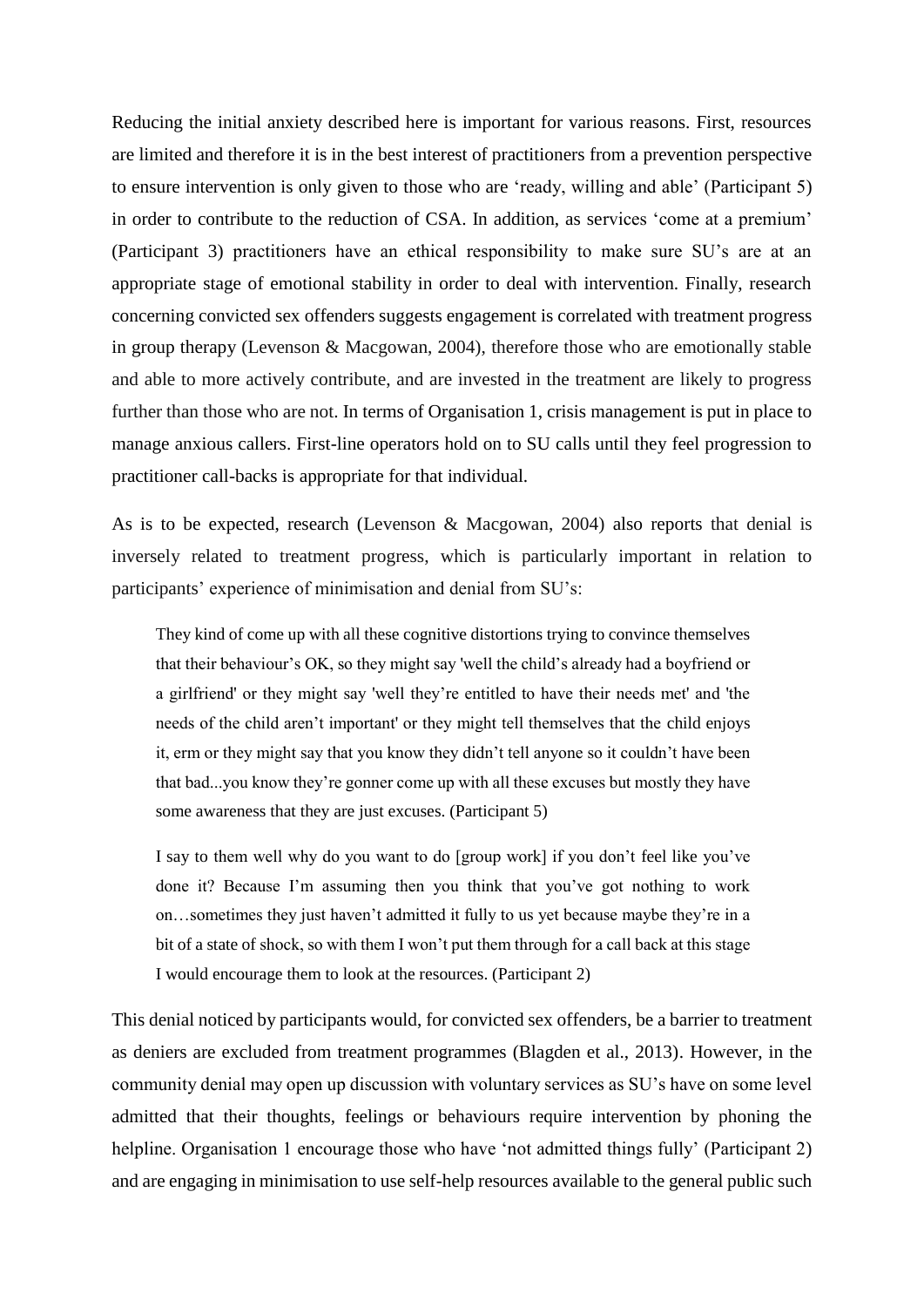as "The Porn Trap" (Maltz & Maltz, 2009) as a strategy for eliciting deeper discussion and helping SU's to become aware of their own issues. This supports the argument for primary prevention because, unlike within the CJS (Blagden et al., 2013), even those not ready to confront deviant feelings or behaviours can be worked with.

Capacity to engage also refers to other issues such as mental health or substance abuse problems, and therefore promotes cooperation of services in dealing with problems that may inhibit SU ability to invest in intervention. Lack of such cohesiveness between services is considered by theme 3.

# *Subordinate theme 1.3: Working with risk factors*

From interview questions relating to risk factors, participant feedback highlights specific aspects they feel may contribute to offending pathways of SU's.

I think one of the risk factors which may seem quite obvious but comes through quite a lot on the helpline is having contact with children and having that opportunity to have unsupervised contact with children… the ones that don't have any contact with children erm feel quite protected I think because of that you know 'I don't have any contact with children', 'I don't have any unsupervised contact with children', 'there are no children in the family', 'I don't work with children', you know so that can actually help them in managing things, because being around children and having that opportunity is not a trigger that's there for them. (Participant 1)

Such accounts demonstrate opportunity as a risk factor within participant narratives, and highlight how a change in circumstance that is often out of the SU's control can increase likelihood of engaging in risky behaviours such as 'victim access behaviours' (Participant 5). Efforts to decrease opportunities for sex offences against children are apparent in types of legislation surrounding convicted sexual offenders in the community. For example, certain jurisdictions in the US restrict sexual offenders in the community from living certain distances away from child populated areas (Tewksbury & Mustaine, 2006). In the UK the law is less extreme, however those with convictions are unable to work with children, and the Sex Offender Disclosure Scheme (Sarah's Law) allows police to disclose whether someone with access to a child has a record of CSA (nspcc,org, 2016b). Therefore, although opportunity may seem an obvious risk factor, it is identified in participant accounts as a key aspect of SU's perception of themselves as low risk. SU's may feel a sense of security in a position where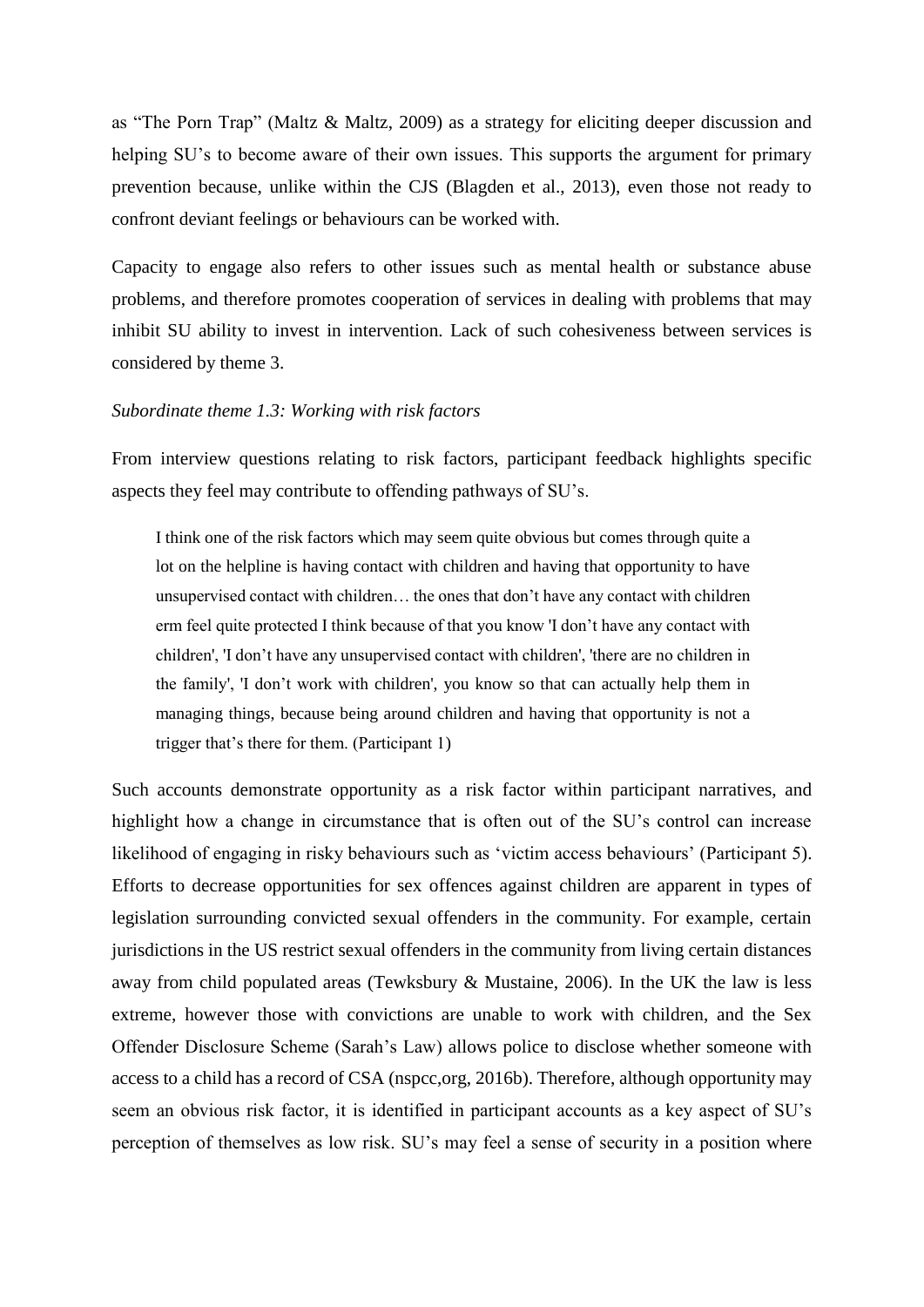(unsupervised) contact with children is unlikely. Absolute certainty that an individual with sexual interest in children is never going to offend may be discouraged by Organisation 1 staff:

[We] try and encourage people to step a bit away from the 'no it's never going to happen again', you know to actually thinking well 'what harm is it going to do if I do things to try and make sure of that'. (Participant 1)

A person's environment is volatile to change therefore ensuring that SU's in the community are aware 'protective' circumstances may not last, and preparing them to deal with changes regarding contact with children is an important consideration. Opportunity for sexual offending (particularly interfamilial molestation) is likely to peak in mid-adulthood when individuals are most likely to have their own children, or associate with friends or family who have children (Hanson, 2002). Practitioners (or indeed any professional working with this type of population) have a moral responsibility to ensure child protection. If an individual has not yet offended or indeed has not been detected and remains anonymous, the helpline staff rely on a certain level of trust, co-operation and responsibility from SU's to take action on advice that promotes child safety.

Additionally, isolation and lack of support are also discussed by participants as an aspect of increasing risk.

There are issues around isolation and support networks, so if people don't have anybody kind of in their lives that they can spend time with that they care about, that care about them you know family friends that kind of thing um I think that can be quite a risk…so even if there's somebody who had concerning thoughts but they have lots of friends and they spend their time kind of going out and doing social things an keeping busy erm that, that becomes better and easier for them than perhaps somebody who doesn't have that ability to go out and see people. (Participant 1)

A lot of them say to me that they try and stop doing what they're doing by themselves and most of them fail at that because they haven't got the people around them to egg them on and sort of support them, and also if they do fail they've got no one to 'fess up to because no one knows, they're only letting themselves down and actually that can make them feel worse over time and more inclined to kind of [offend]. (Participant 2)

Here, participants highlight how such loneliness and lack of support not only poses risk of increasing recidivism but adds to the difficulty of stopping offending behaviour by giving individual's time and space to engage in it. The negative effects of isolation in terms of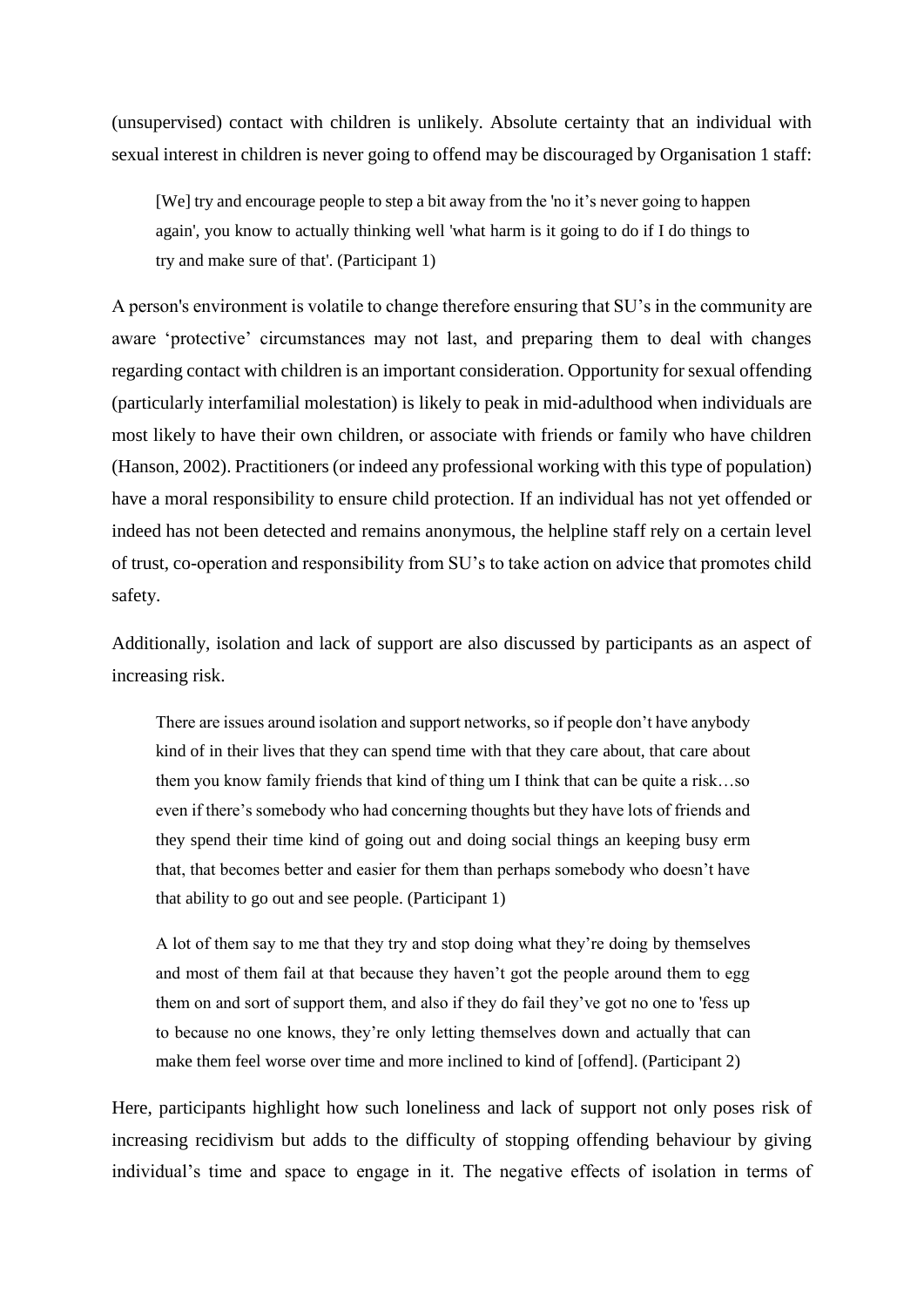offending are highlighted in the literature, for example never being married is associated with increased recidivism in sex offenders (Hanson, Steffy & Gauthier, 1993). Evaluations of the previously discussed housing restrictions have shown unintended adverse effects such as feelings of isolation and loss of relationships (Levenson & Cotter, 2005) and could increase sex offenders risk for recidivism (Bonnar-Kid, 2010), therefore strengthening the argument for primary prevention efforts.

In order for Organisation 1's service to be effective the practitioner's role is in some way orientated to addressing risk factors for each SU in an individualised way. In doing so practitioners discussed a focus on promoting positivity, both in the form of self-help and support from the service. Promoting a positive lifestyle and addressing issues surrounding selfesteem are valuable strategies coming through participant narratives:

I think we are very good at trying to help people separate things a little bit and think about this is just one part of you, you know this isn't all that you are and there are lots of other things about you that are really positive and you should feel good about. (Participant 1)

If you can help someone create a life they don't want to lose you can help bring the risk down does that make sense? So often we're talking to people about again it's back to the good lives model so it's about being physically and emotionally well, it's about being free from difficult thoughts and feelings, it's about being connected to other people, erm it's about having a sense of belonging you know so encouraging people to you know be part of adult based activities to do thing that they love and care about. (Participant 5)

For those in contact with the CJS, the Circles of Support and Accountability (CoSA) model is available to assist in the successful reintegration of individuals with deviant sexual interests back into the community, by providing prosocial sources of support (Duwe, 2013). Outcome evaluation studies of CoSA find significant reductions in sexual, violent and general recidivism of sexual offenders subsequent to involvement in Circles (Wilson, Cortoni & McWhinnie, 2009). The focus on prosocial support and offender accountability is argued to help reduce feelings of isolation and loneliness while advocating a 'self-determined' lifestyle (Wilson et al, 2009). Such findings support work focussing on and developing SU strengths:

We will try and kind of press the importance of ... what kind of things you can put in place to think about, perhaps what areas of your life might you want to improve so kind of good lives sort of focus really. (Participant 1)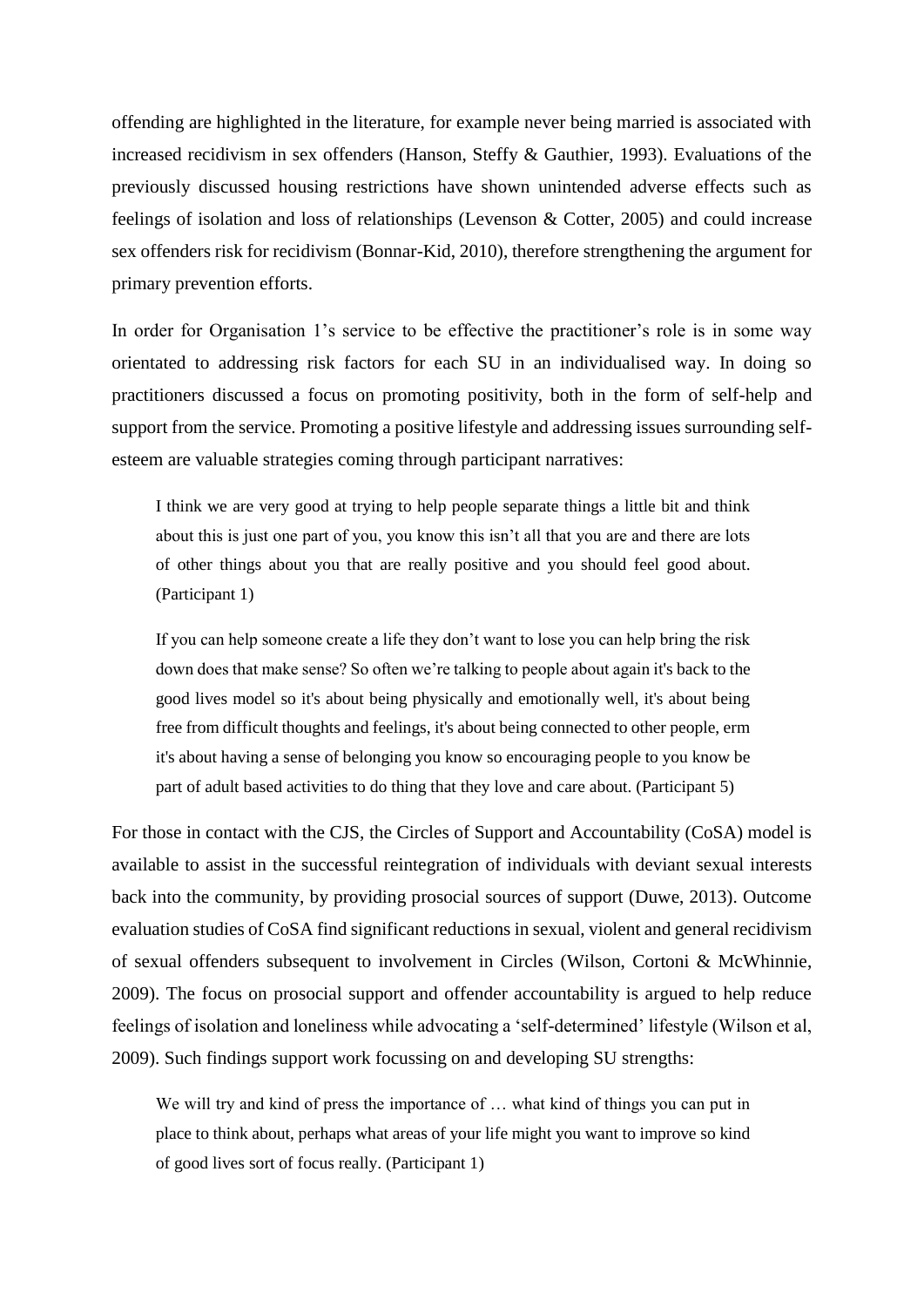It's very much 'I'm either a good person or I'm a really bad person for doing this' and they forget you now that there's more to them… the get help website is stuff about working on like self-esteem and helping people to think about what other sort of positive things are there in their lives and self-esteem is a really important thing. (Participant 1)

Here participants emphasise self-esteem. Indeed, the linear relationship between self-esteem and recidivism is demonstrated in the literature where low levels of self-esteem are related to increases in reoffending (Thornton, Beech & Marshall, 2004). Low self-esteem may contribute to instances of *resistance* to positivity promoted by Organisation 1, an obstacle coming through participant narratives, where SU's struggle to accept positive aspects of themselves.

They're kind of wanting to be punished or feeling like they shouldn't do anything positive in their life because they've done this horrible thing. (Participant 5)

Increasing self-esteem and looking at the bigger picture helps to break this down and move SU's forward by showing them that their sexuality is just one part of them.

### *Superordinate theme 2: Barriers to intervention*

This theme considers factors that pose as barriers to SU when accessing intervention, including the issues of anonymity and confidentiality.

### *Subordinate theme 2.1: SU's lack of trust in services*

Within the narratives participants showed perception of SU mistrust and fear in terms of being reported if they were to contact services for help with sexual deviancy:

There's a lot of fear for people in accessing help on a face to face basis if the person hasn't been arrested…if they haven't got a conviction erm that can make them worry about getting help because of course our confidentiality is limited in the sense that if we get calls from people and they identify themselves or any children that are at risk of course we have to pass that information on. (Participant 5)

Somebody I was speaking to a minute ago who has been arrested for accessing indecent images tried to stop previously and found our website and the stuff on there but was, had thoughts and beliefs that the website was linked to the police …he was very honest and sort of said nothing anybody could have told me at that time would have convinced me that actually yes that was anonymous and confidential. (Participant 1)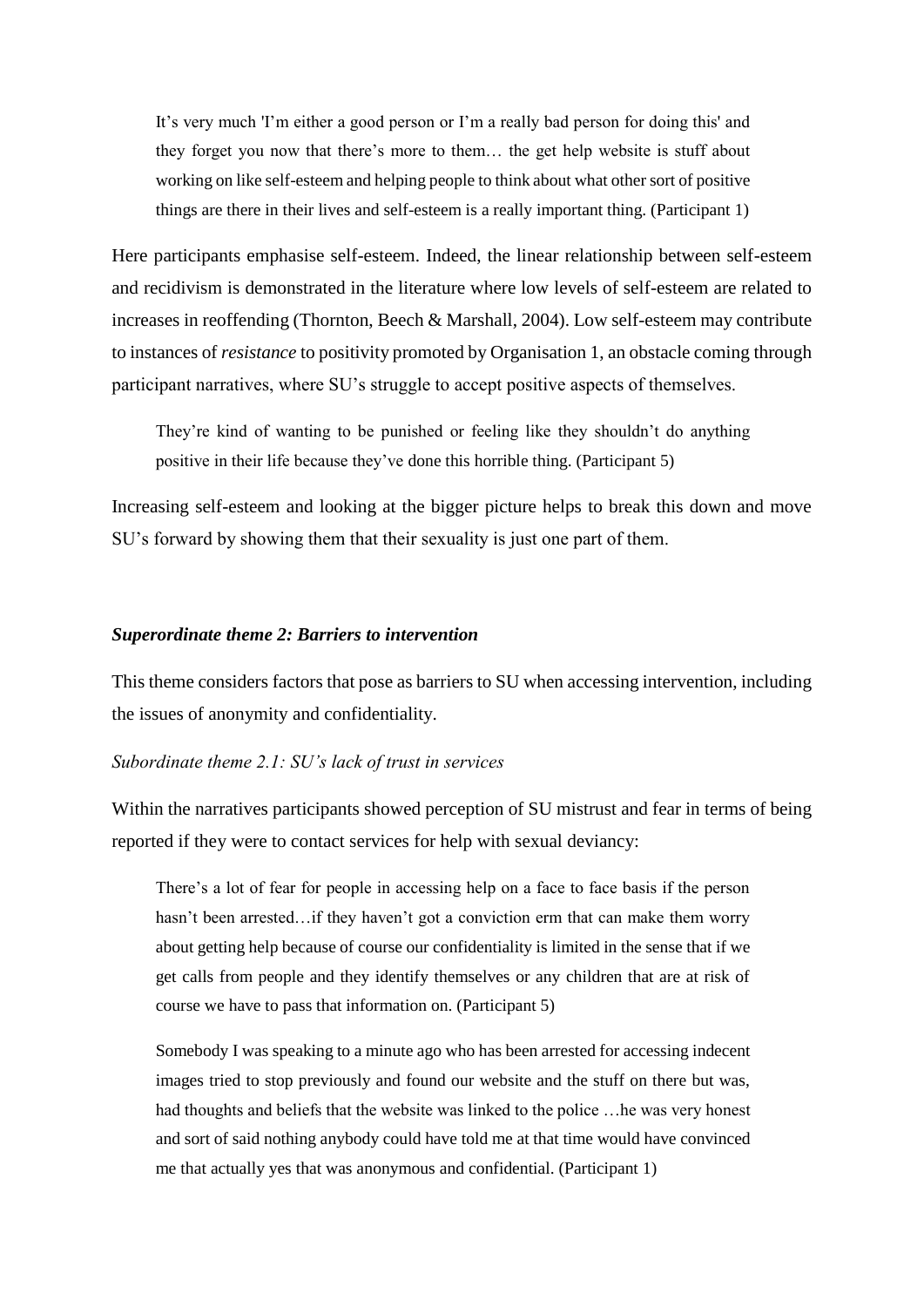They perceive that somehow that their information is going to be automatically passed onto the police, then of course they're gonner be wary about making contact… we know that when some people call us that they're very worried you know, quite seriously paranoid sometimes, about what's going on and is this phone call being recorded etcetera etcetera etcetera so there's a trust issue. (Participant 3)

These extracts highlight the challenge of prevention work in encouraging individuals with concerns about their sexual thoughts, feelings or behaviours around children to access help. Fear of being detected while searching for appropriate services, or even being reported once in contact with them, becomes a barrier between SU's and getting help until thoughts are inflated to riskier or even offending behaviour. Primary prevention efforts ideally hope to engage individuals prior to this; therefore SU's lack of trust in services that provide intervention becomes a barrier to primary prevention. SU fears over being reported or detected may at least be partially addressed by wider publication of confidentiality policies, and media campaigns that are empathic, non-judgemental or discriminatory, and assure anonymity (Beier et al., 2015).

# *Subordinate theme 2.2: Anonymity- undetected SU's*

The issue of anonymity was apparent to participants as a barrier to intervention, specifically for those SU's who had committed offences but were undetected by the authorities:

Because it's anonymous if they haven't been arrested then that can be quite hard to manage sometimes, because you know someone's done it but they haven't been caught …I guess our advice is that you could hand yourself in because you have done a bad thing, and you won't be able to access the full sort of support that you could potentially get if you were arrested if you really want to stop…obviously a lot of them are reluctant to do that because they know the consequences. (Participant 2)

Obligations for practitioners to report any concerns about child safety or offending behaviour, past or present, considerably restrict the services accessible to those who disclose such information on an anonymous basis. Individuals cannot come forward and receive help for abusing behaviour without being reported therefore prevention must develop strategies to reach those with deviant sexual interest before they abuse (Henry, 2001). Although helpful in some ways by encouraging individuals to come forward, anonymity closes the door on face to face or group work, and limits treatment to phone conversations. This comes with difficulties, such as getting dialogue flowing and lack of visual cues for the practitioner.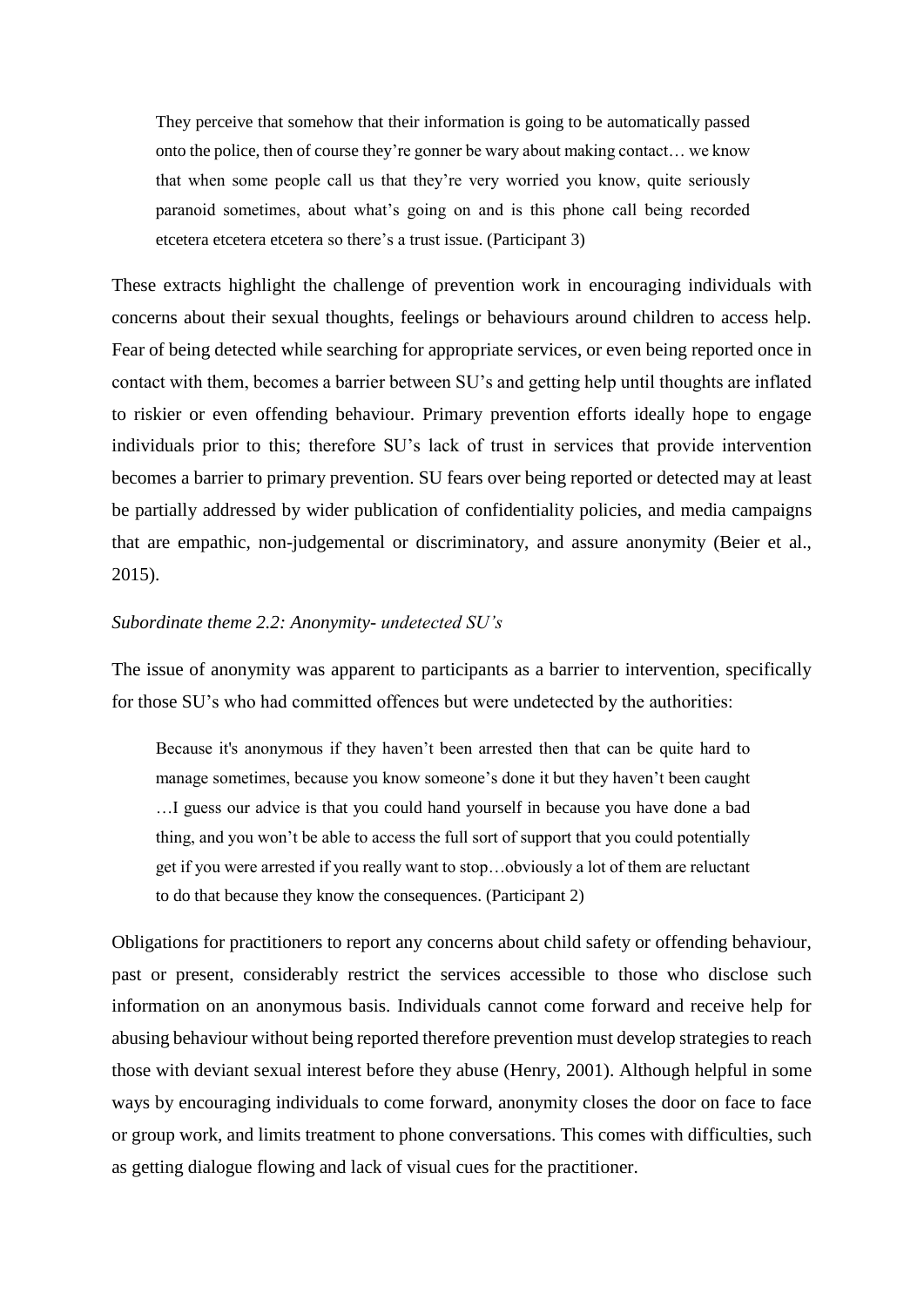The reality is there's only so much you can do with somebody over the helpline if they're not in the criminal justice process, I mean we're trying to be more creative about that in terms of delivering sessions over the phone to people who can then still retain their anonymity but I think that's an issue that stops us [doing what] we really need to be working on. (Participant 4)

However participants advocate that SU's receiving support after contact with the CJS express difficulty in accessing services (early in their offending pathway) prior to arrest or investigation:

One of the things that people kind of complain about in relation to other services is erm is not being able to get access to services before they're convicted. (Participant 5)

In the current situation it seems arrest opens the door to intervention, which is why practitioners by their own assertion encourage and assist SU's in making disclosures to the police. This is an issue for those who have done the 'right thing' (Participant 3) and sought help before offending but wish to remain anonymous.

# *Superordinate theme 3: Prevention: missing pieces*

This theme discusses ways in which participants feel prevention could be improved from their perspective.

# *Subordinate theme 3.1: Publicity and funding*

This theme considers how publicity and funding interact, and how improvements in these areas could improve the utility of prevention efforts.

A lot of the men that have been arrested said that they'd never even heard of us and they tried to access help and they couldn't find anyone like us. (Participant 2)

We tend to get 'I wish I knew about this organisation before [my arrest] you know you should advertise more!' (Participant 1)

These anecdotes highlight recognition that services are less accessible prior to involvement with the CJS. From a public health perspective (McMahon, 2000) this needs to be addressed; importantly participant narratives express lack of funding as a relevant consideration:

I think… not having a huge amount of funding and things like that, we cannot get ourselves out there as much as we would like to. (Participant 1)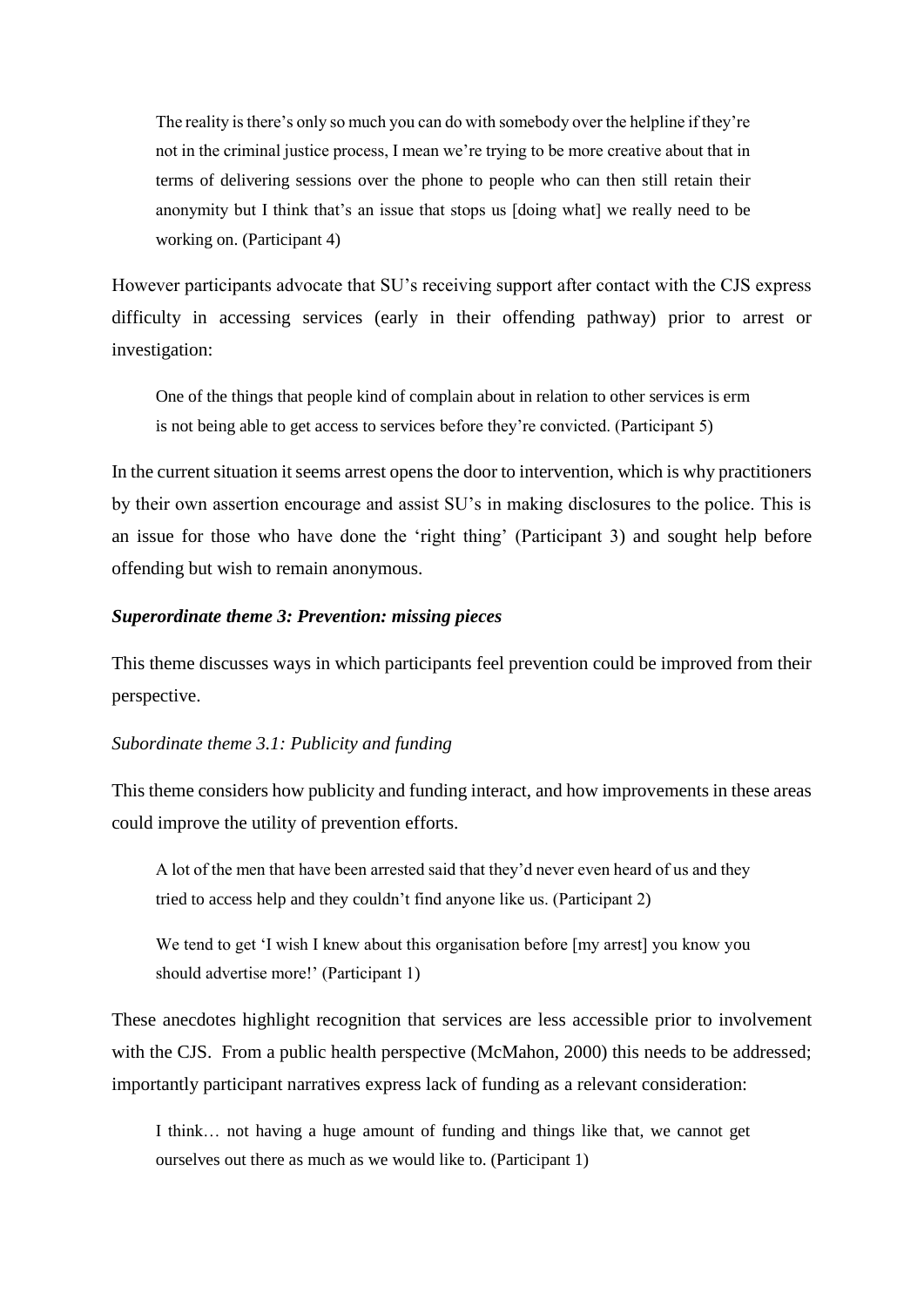We can't always answer all the calls that come through so that can feel quite frustrating, when we know that there's people trying to get through to the helpline and they can't because we don't have enough funding to have more lines open, erm I guess the other sort of challenges erm the amount of funding we have available to provide face to face services, so sometimes people will be able to kind of make a contribution in other cases they won't and we will obviously wanna help as many people as we can but our resources aren't unlimited. (Participant 5)

Lack of investment poses a barrier to intervention in multiple ways. First, Organisation 1 currently receive limited funding, therefore SU's are often required to contribute or self-fund intervention resources, a significant obstacle for the unemployed or individuals from low income households (Horn, 2015). This brings difficult ethical considerations for practitioners, for example a SU working in a role with access to children may be encouraged by practitioners to step away from their job, to promote child safety. Yet in order to fully access resources the same individual would be required to self-fund or contribute financially to activities such as face to face intervention, which would prove problematic for many without income.

Second, limited resources result in limited publicity. Widespread or mainstream advertising has proved useful for international projects in engaging SU's prior to offending. For example, Beier et al., (2009) demonstrate the utility of media campaigning in reaching potential perpetrators of CSA. Posters were displayed on print media and city billboards, as well as a television advertisement broadcasted across multiple German channels (Beier et al., 2009). Pro bono support of the project from two large organisations allowed for the professional distribution of the campaign, which saw an influx of responses over the first 18 months. Of those who responded 58% had no involvement with the CJS (Beier et al., 2009). Similarly, a Dutch based helpline service that utilise televised adverts report that 52% of their SU's make contact prior to offending (Horn, 2015). However, funding for this is not currently available to Organisation 1, therefore a large proportion of SU's (almost a third) are informed about the helpline by the police (Denis & Whitehead, 2013). Recent figures show that only 28% of calls come from individuals who are concerned about their own thoughts or behaviours towards children- less than half of whom (42%) have not yet offended (Dennis & Whitehead, 2013).

Limited public awareness of the services ran by Organisation 1 can be tied back to the earlier discussion of confidentiality. Should the Organisation have increased means of advertising, specifically concerning details of their confidentiality policy, confidence in the service could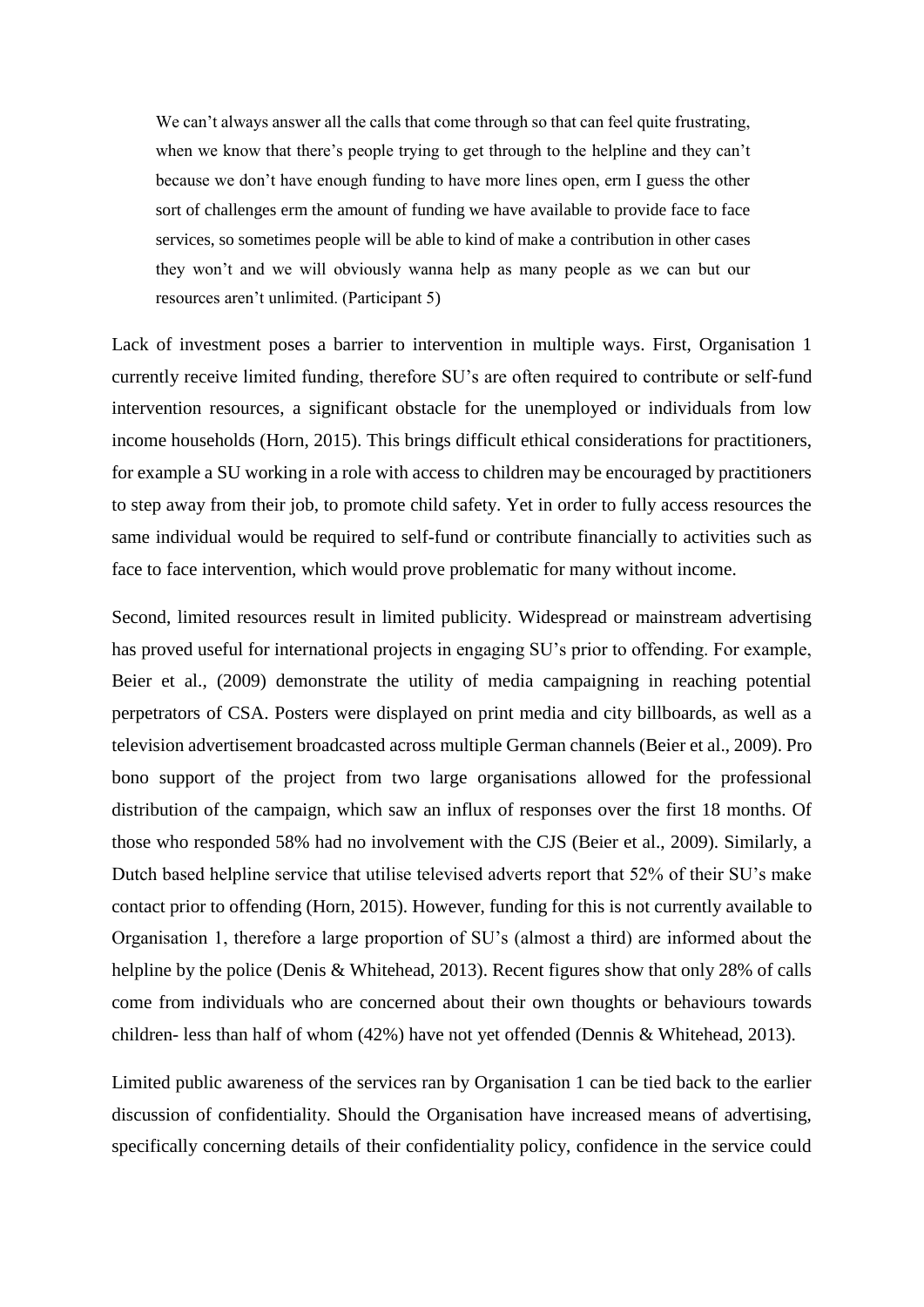be improved which may encourage anxious individuals with concerns about sexual deviancy to come forward.

Finally, any increase in publicity would hope to be reflected in the number of callers, particularly from those early in the offending pathway. Therefore increased service awareness would require more resources and investment to ensure that services can cope with an influx of callers following a campaign. It should be noted that the organisation is already stretched in terms of limited resources and the number of calls they receive:

Cos we've only got a limited amount of resources…if we did a huge drive on developing awareness about our services then, then we would need you know resources to deliver it. (Participant 5)

### *Subordinate theme 3.2: Lack of adequate services*

In terms of missing pieces from a primary prevention perspective, practitioner narratives demonstrate an appreciation that Organisation 1 is a unique service and provides the 'first port of call' (Participant 1) for SU's seeking help. There is a current lack of other support or intervention for SU's from alternative services:

A lot of them say that they haven't had any help or they haven't found anywhere that can help them prior to calling us. (Participant 2)

Sometimes, there might be a few people that have gone to see their GP and the GP has then either, if they have known about us, advised them to come to us but I would say the majority of times we're the first port of call. (Participant 4)

Whilst private therapy is an option for some, for other individuals within the target group it is not financially viable, and with UK prevention in its 'embryonic stages' (Participant 4) there is an apparent lack of opportunities for help. This is recognised within the literature; compared to treatment of paedophiles involved in the CJS, treatment with non-offending individuals is considered underdeveloped (Cantor & McPhail, 2016). In times of little available funding it may be that there are few current options for non-offending paedophiles because primary and secondary prevention interventions are difficult to evidence (Brown & Saied-Tessier 2015) and are therefore second to tertiary programmes which can demonstrate effectiveness to some degree via recidivism statistics.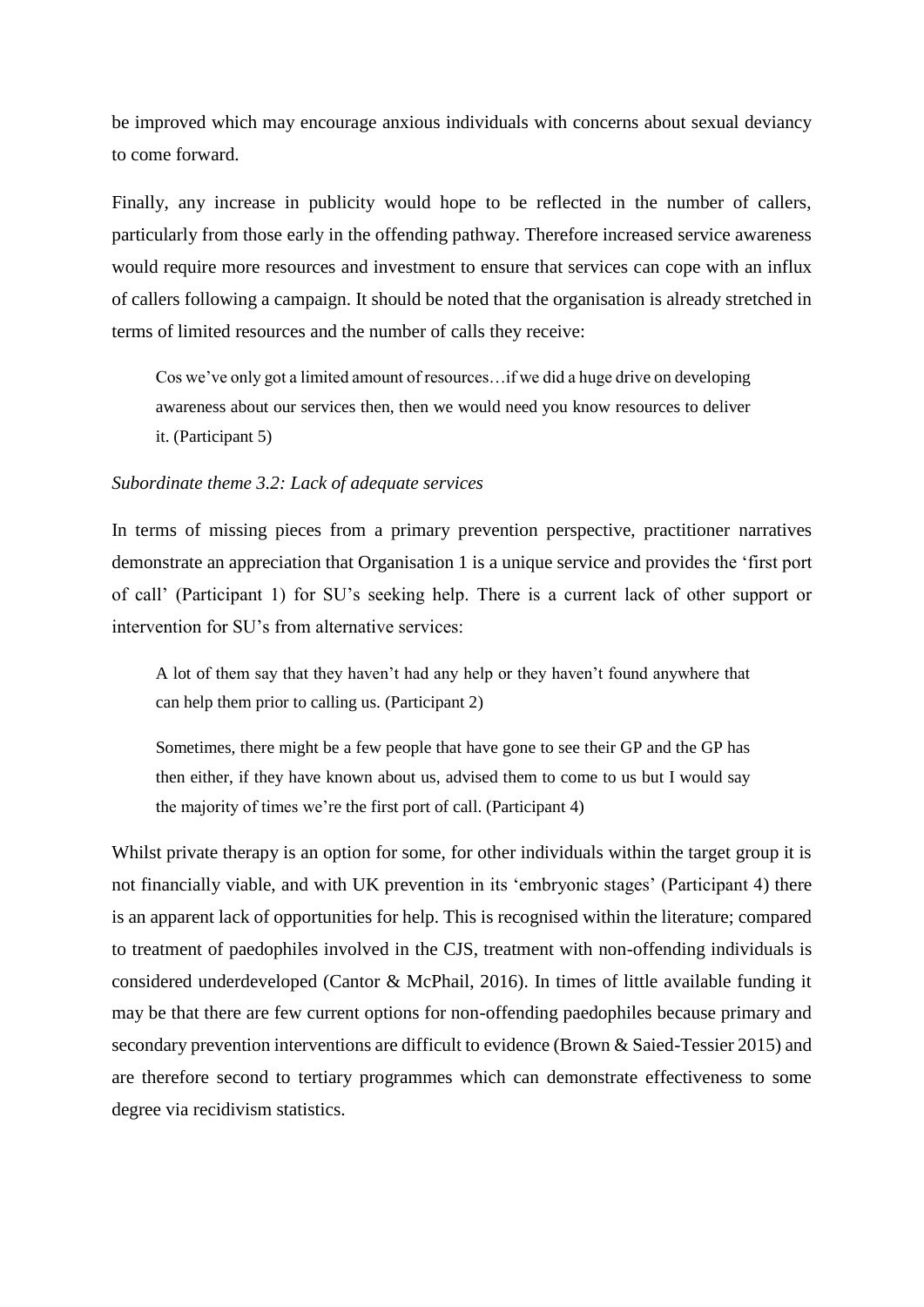In addition to this apparent lack of services, the theme also expresses an *inadequacy* of available services as participant narratives point to issues around limited competency of other professionals in dealing with this client group. Since the majority of Organisation 1 SU's found out about the service through the police (Denis & Whitehead, 2013), those who are seeking help outside of the CJS seem to do so elsewhere. Seeking help ought to be a positive step for SU's however, participants express experiences of apprehensive SU's following negative responses from other organisations:

Someone quite specific comes to mind, who came to us because he'd been to his GP with his mental health problems and he'd been referred to a service and he disclosed that he had been looking at indecent images of children, erm and he was erm I'm trying to think of another word for rejected but he was told that they couldn't see him anymore because erm because he'd made that disclosure and he'd admitted looking at indecent images to the police which is how he found out about our service. (Participant 2)

Some people who have contacted the [Organisation 2] who have then been open about their behaviour have really not felt that they've had a very positive response from the [Organisation 2] and that's, I've spoken to my colleagues about that so you know and not being alright with an organisation and not being able to talk to them about this and feeling sort of judged really. (Participant 4)

This sort of ostracism (perceived or real) is a problem because rejection may threaten selfesteem (Leary & Erlbaum, 2006) and self-worth, highlighted in the cycle of sexual offending behaviour (Wolf (1984; Cited in Silverman & Wilson, 2002) as an initiator of patterned emotion and behaviour which eventually leads to sexual offending. Supporting this is robust evidence that sexual offenders experience low self-esteem (Marshall, Marshall, Serran & O'Brien, 2009). In this case, negative experiences may reduce engagement or even direct individuals towards offending behaviour. In addition, research regarding mental health disorders such as schizophrenia reports that exclusion or discrimination when in contact with mental health professionals leads to feelings of stigmatisation (Schulze & Angermeyer, 2003). The stigma around individuals with sexual interest in children is well documented (Jahnke & Hoyer, 2013) thus, this may negatively impact primary prevention by adding to a stigmatic climate that discourages individuals from seeking therapeutic help (Imhoff, 2015).

Finally, there are problems for individuals who specifically are both previous victims and current or potential perpetrators of CSA, despite research that demonstrates a high percentage of male sex offenders possess this type of dual presentation (Glasser et al., 2001). Evidence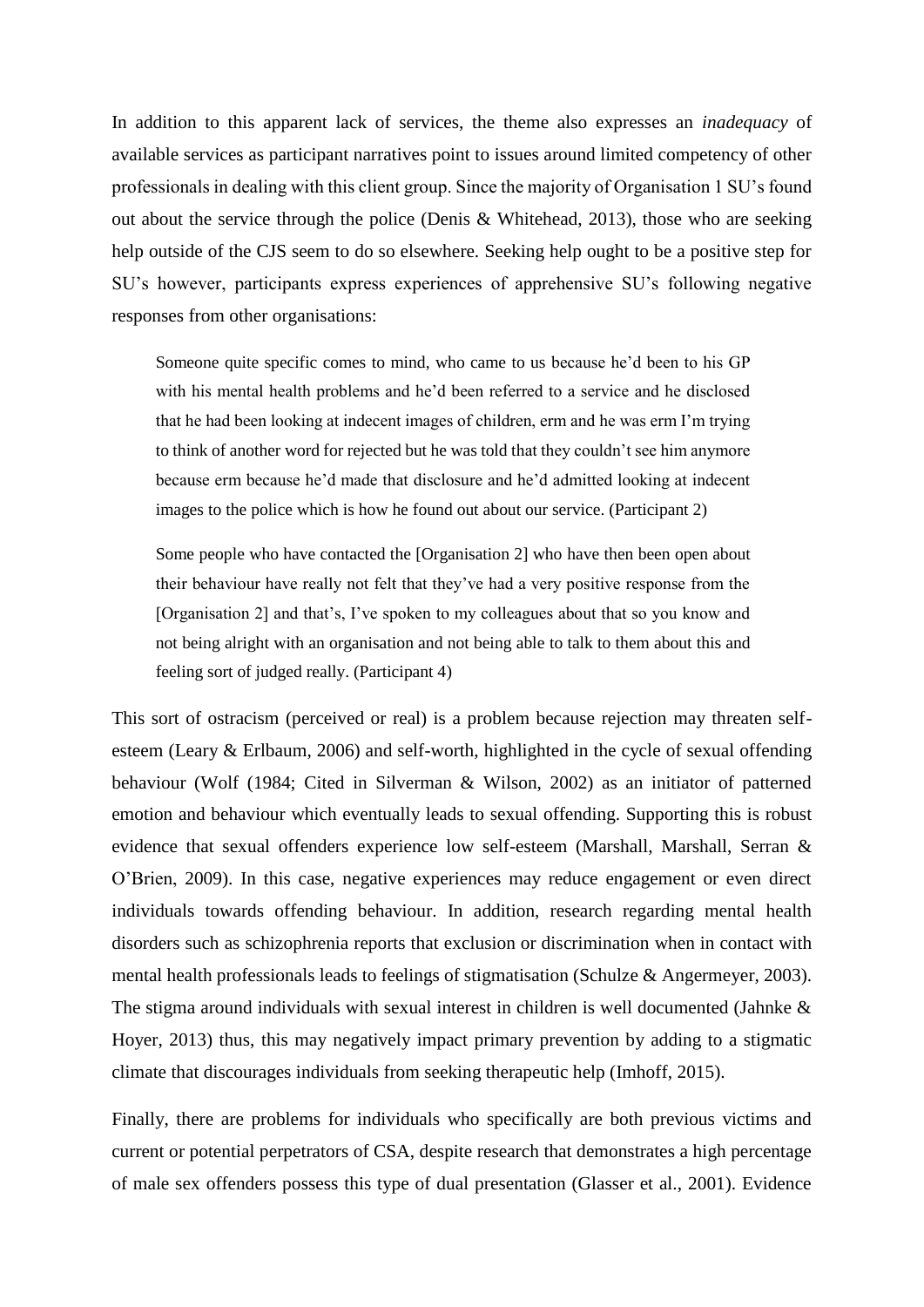suggests that victimisation as a child is a risk factor for perpetrating later abuse (Bentovim, 2002) and both aspects of this dual presentation require therapeutic support however, there is currently no specific organisation or co-ordinated services that can offer such help. Ideally voluntary sector organisations would engage with one another in order to work together in a more cohesive way when addressing the issue of CSA (Morgan & Findlater, 2012).

# *Subordinate theme 3.3: Education*

'Education' was repeatedly flagged by participants in relation to questions regarding what is missing from prevention efforts:

I think because the subject is so taboo not a lot of people talk about it, and actually I think some people might feel if everyone talks about it it normalises it a little bit but I think in order to prevent more people from doing it there does need to be a lot more education, and the men have said that to me themselves. (Participant 2)

I think there's also sort of educative stuff that we could be working on sort of more generally erm across the country in terms of primary education in schools and in public health and awareness raising. (Participant 4)

Participants were seemingly vague about what 'education' might look like, in some accounts education seemed synonymous with public awareness of services (publicity) which although is an issue (see above) would not require a specific education programme as such. Public perception of *paedophilia* is a potential area for improved education; despite some research describing public knowledge as adequate (McCartan, 2004) improvements could be made (McCartan, 2008). For example, evidence suggests that punitive attitudes of paedophiles are considered socially desirable (Imhoff, 2014), greater public education of paedophilia may be useful in reducing stigmatisation (Janhke & Hoyer, 2013).

Finally in terms of education received by SU's, given that research estimates a time frame of almost a decade between onset of sexual fantasies and the time of the first arrest (Piche et al., 2016) it is likely that a large proportion of SU's are older and therefore did not access schoolbased educative prevention as children, because programmes have been implemented in recent years (e.g. NSPCC schools service; ESPACE programme). The participants' expression of calls for education from SU's may now be irrelevant as there are education programmes in place. However, it is difficult to estimate how useful school-based intervention would be, since most are aimed at empowering children against CSA in an age appropriate way (Brown &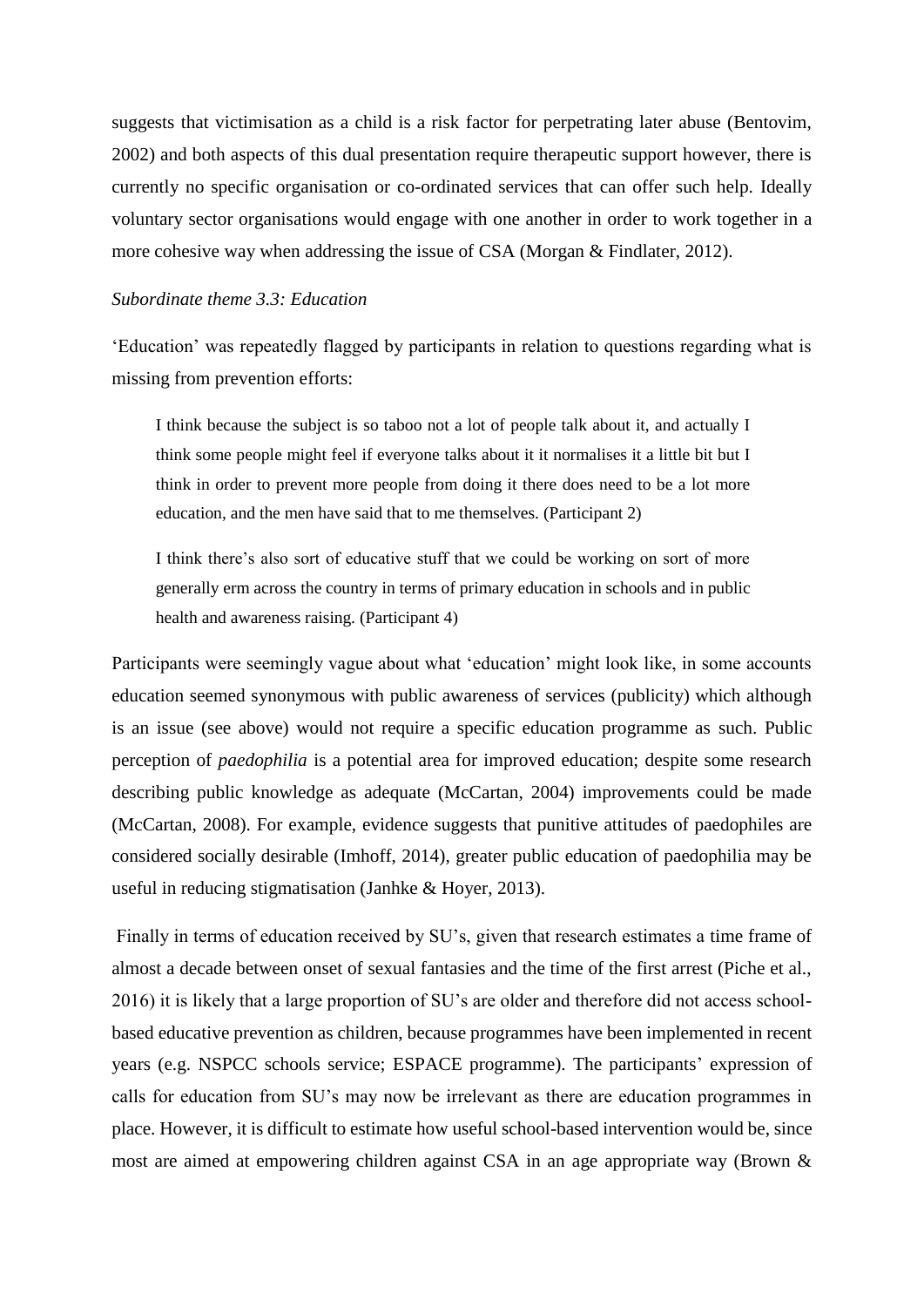Saied-Tessier 2015), whereas resources that inform individuals about how to deal with sexual interest in children are essentially non-existent unless that individual has been involved in the CJS. Again there is the issue that educative prevention is difficult to evidence, that is it is difficult to demonstrate when a victim or perpetrator of CSA has been prevented due to involvement with a specific programme. This relates back to lack of funding, as policy makers tend to favour evidence-based practise when allocating funds.

#### **Conclusion**

The aim of this study was to improve understanding of individuals at risk of perpetrating CSA and their needs, by exploring the experiences of practitioners who work with such individuals on a daily basis via an anonymous helpline. Achievement of this aim is reflected in the following novel findings. First, participants reported recognition that the SU's primary reason for calling the helpline was an increase in 'concern' regarding an individual's sexual interest in children. Ensuring SU's capacity to engage and addressing risk factors such as isolation and support helps to move SU's forward with intervention. In contrast, SU's lack of trust in services and fears around being reported are considerable barriers to treatment for individuals who have not engaged in offending behaviour. Participants express a struggle for SU's in terms of accessing services before involvement with the CJS, which in some cases is related to a need for anonymity.

In terms of what is missing from prevention, participants suggest that adequate services are lacking in a number of ways, and those that are available require wider publicity to encourage individuals to come forward. This is hindered by limited funding in both a practical sense of expenditure for media use, and the necessity of reinforcing services to cope with increased SU's following any increase in public awareness. These findings show that future prevention should increase effort in engaging potential abusers by publically advertising services in a way that encourages SU's to trust professionals, while continuing to work with those who do reach out for help by addressing risk factors and helping individuals immerse themselves in intervention.

The importance of a public health approach to CSA prevention is emphasised in the introduction and rationale for this study. It is important to note that this is the first study to consider the perspectives of those who manage individuals with sexual interest in children and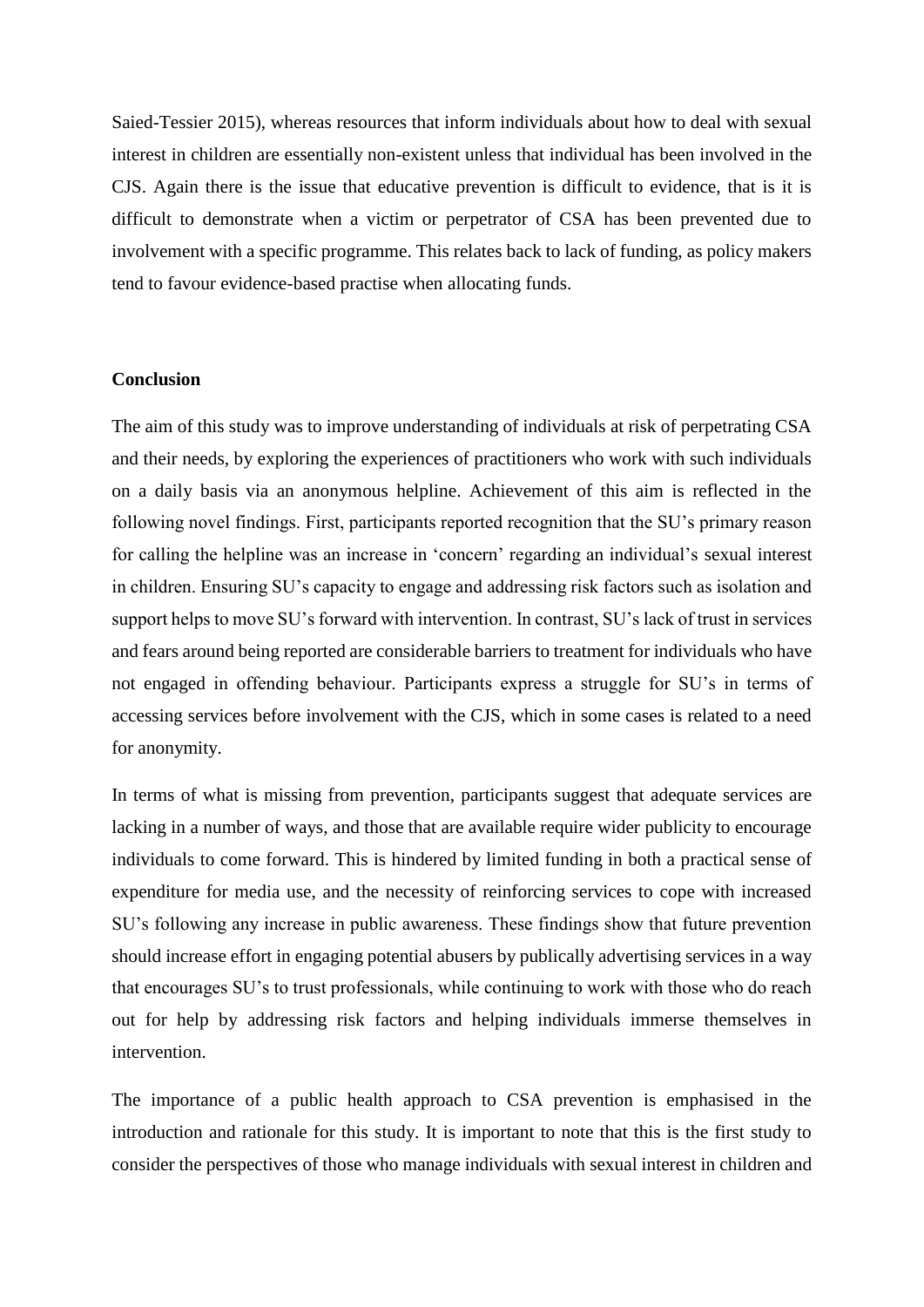therefore have insight into their needs. However, the following limitations should be noted. First, findings are based on practitioners self-reported views and perspectives which carries the potential limitation of respondent bias due to social desirability (Rubin, 2000), particularly as participants are staff members. However, participants appeared open in their responses and the consistency of responses across participants is encouraging. Additionally, due to the qualitative methodology utilised and a somewhat limited number of available participants, this study presents a relatively small sample size which limits generalisability to wider populations. However, the sample size is considered to be appropriate for the research project undertaken and the chosen analyses (Braun & Clarke, 2013). Despite these limitations the findings are still considered to inform knowledge surrounding the needs of those who may be at risk of engaging in CSA in order to establish how it might be prevented.

To further the development of research in this field, more research on non-offending SU's is required to fully explore the way in which they are supported by the helpline, although it is recognised that this group may be reluctant to engage in research. Alternatively, future research may wish to include other important perspectives to gather a well-rounded view on the needs of individuals who are sexually attracted to children, for example retrospective views surrounding prevention from convicted sexual offenders in the UK.

The present research may be used to inform a wider prevention project to piece together strategies for engaging potential abusers with intervention, and establishing a way forward in tackling CSA. In terms of informing future prevention strategies, the presented findings encourage future approaches to recognise the importance of identifying and addressing risk factors for individuals who manage to reach out to services, in order to move forward with intervention. Additionally, clear communication of reporting laws to *potential* abusers to increase trust in services may prove beneficial in improving engagement with services, as individuals need to be encouraged to come forward and get help before thoughts or feelings manifest as abusive behaviours. Finally, findings demonstrate that more needs to be done in terms of securing funding for primary prevention strategies in order to prevent future victims. Much of the current research suggests that media campaigns not only assist with increasing the use of prevention services, but also help to inform the public about the issue which may help in addressing society's lack of support for solutions to CSA (Henry, 2001).

# **References**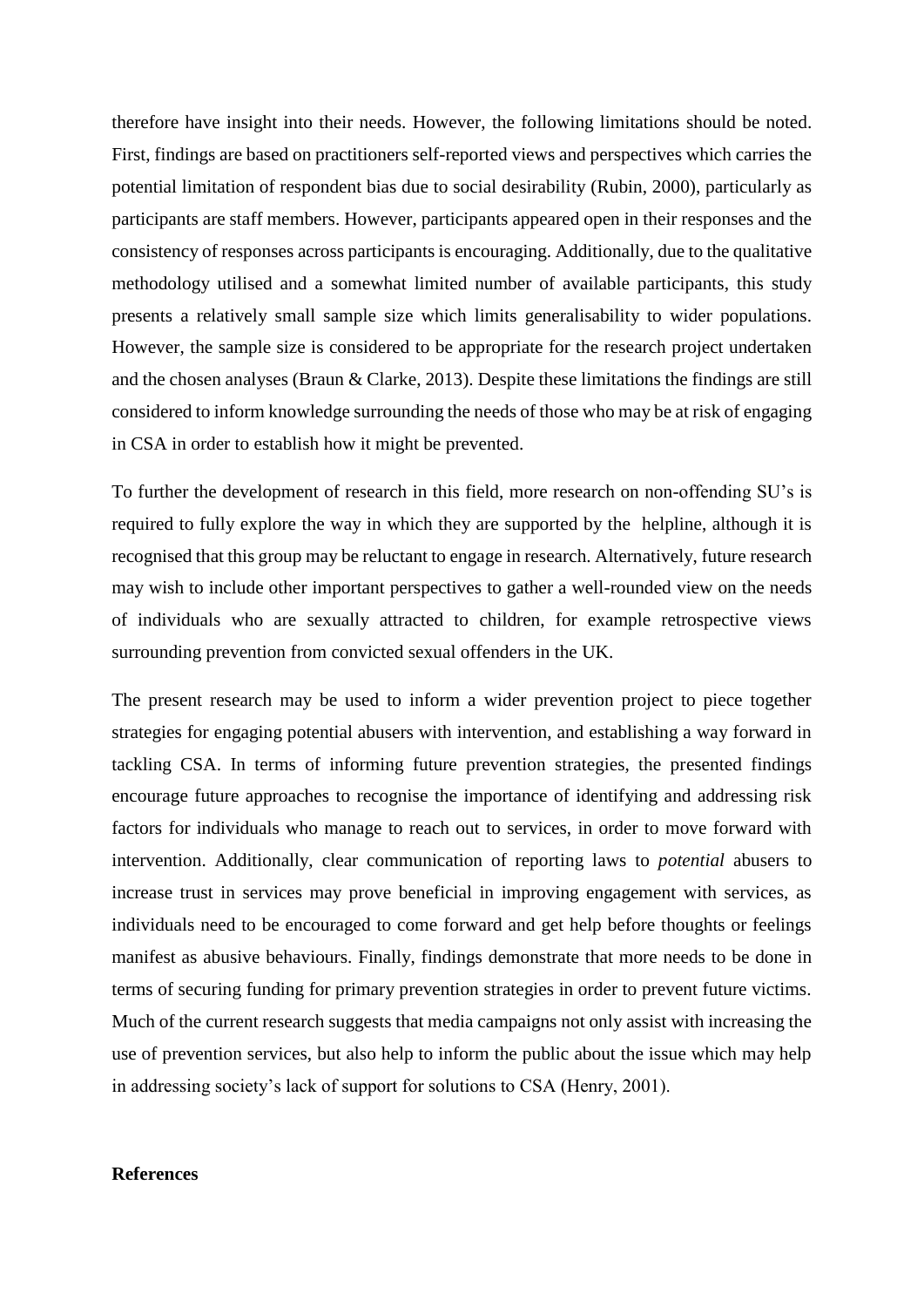- Beier, K. M., Grundmann, D., Kuhle, L. F., Scherner, G., Konrad, A., & Amelung, T. (2015). The German Dunkelfeld Project: A pilot study to prevent child sexual abuse and the use of child abusive images. *The journal of sexual medicine*, 12, 529-542.
- Beier, K. M., Neutze, J., Mundt, I. A., Ahlers, C. J., Goecker, D., Konrad, A., & Schaefer, G. A. (2009). Encouraging self-identified pedophiles and hebephiles to seek professional help: First results of the Prevention Project Dunkelfeld (PPD). *Child Abuse & Neglect*, 33, 545-549.
- Bentovim, A. (2002). Preventing sexually abused young people from becoming abusers, and treating the victimization experiences of young people who offend sexually. *Child abuse & neglect*, 26, 661-678.
- Blagden, N., Winder, B., Gregson, M., & Thorne, K. (2013). Working with denial in convicted sexual offenders a qualitative analysis of treatment professionals' views and experiences and their implications for practice. *International journal of offender therapy and comparative criminology*, 57, 332-356.
- Bonnar-Kidd, K. K. (2010). Sexual offender laws and prevention of sexual violence or recidivism. *American Journal of Public Health*, 100, 412-419.
- British Psychological Society (2006) *Code of Ethics and Conduct*. Leicester: British Psychological Society
- Braun, V., & Clarke, V. (2006). Using thematic analysis in psychology. *Qualitative Research in Psychology*, 3, 77–101
- Brown, J., & Saied-Tessier, A. (2015). Preventing Child Sexual Abuse Towards a national strategy for England. *London: NSPCC*
- Cantor, J. M., & McPhail, I. V. (2016). Non-offending Pedophiles. *Current Sexual Health Reports*, 1-8.
- Code of ethics and conduct (2009). Guidance published by the Ethics Committee of the British Psychological Society. *British Psychological Society*
- Council of Europe Strategy for the Rights of the Child (2012-2015): Implementation report
- Denis & Whitehead (2013). Stop it Now! UK & Ireland Helpline and Campaign Report 2002- 2012.
- Duwe, G. (2013). Can Circles of Support and Accountability (COSA) work in the United States? Preliminary results from a randomized experiment in Minnesota. Sexual Abuse: *A Journal of Research and Treatment,* 25, 143-165.
- Feelgood, S., Ahlers, C. J., Schaefer, G. A., Ferrier, A., & Beier, K. M. (2002). Generation of concrete ideas for a media campaign to motivate undetected sexual offenders to seek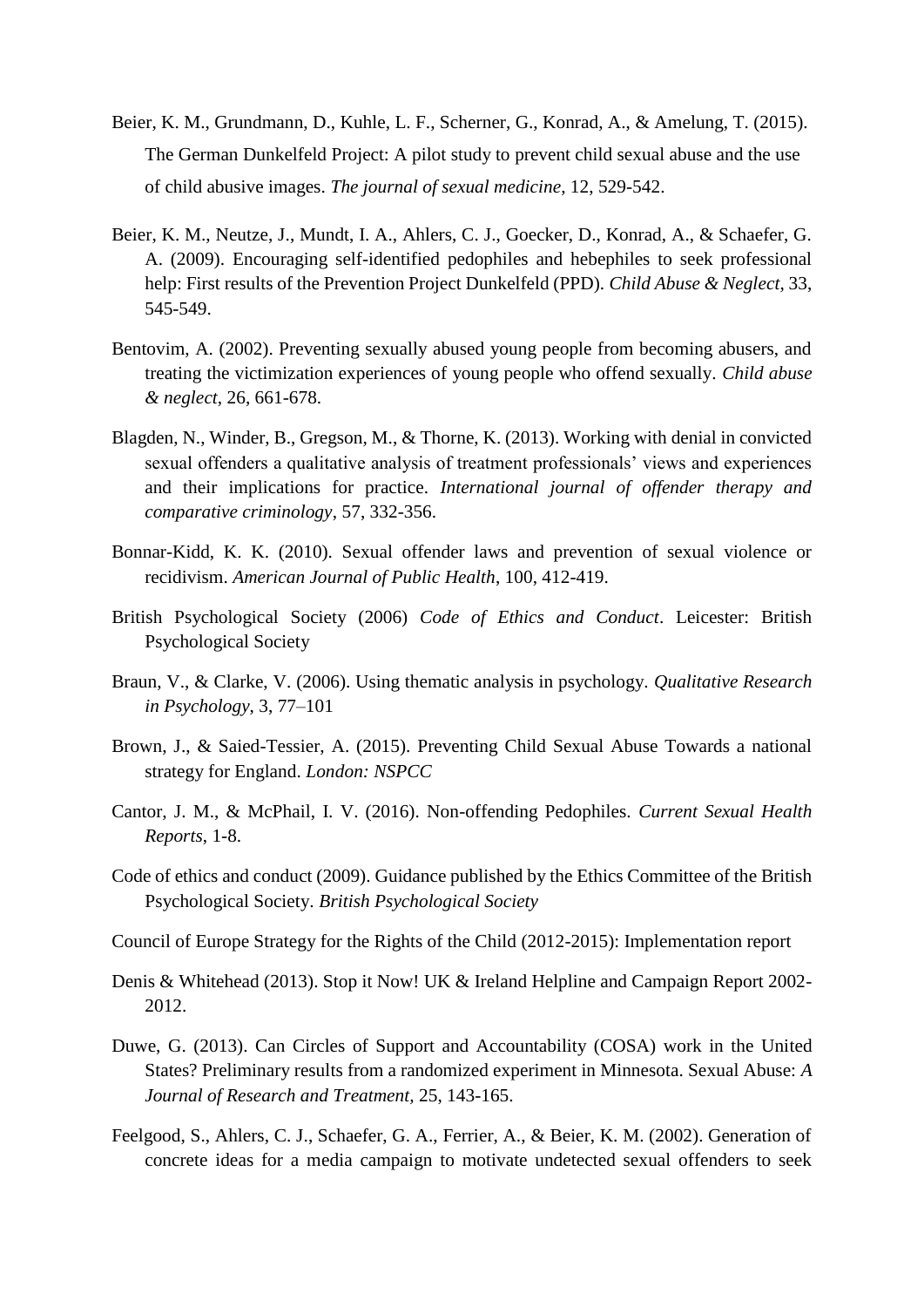treatment using the Marketing Psychology approach. *International Conference of the International Association for the Treatment of Sexual Offenders (IATSO*), 11, 14.

- Gibson, L. and Leitenberg, H. (2000) Child sexual abuse prevention programs: do they decrease the occurrence of child sexual abuse? Child Abuse and Neglect, 9, 1115–1125.
- Glasser, M., Kolvin, I., Campbell, D., Glasser, A., Leitch, I., & Farrelly, S. (2001). Cycle of child sexual abuse: Links between being a victim and becoming a perpetrator. The British Journal of Psychiatry, 179, 482-494.
- Hanson, R. K. (2002). Recidivism and age: Follow-up data from 4,673 sexual offenders. *Journal of interpersonal violence*, 17, 1046-1062.
- Hanson, R. K., Steffy, R. A., & Gauthier, R. (1993). Long-term recidivism of child molesters. *Journal of consulting and clinical psychology*, 61, 646.
- Henry, F. (2001). 'A prescription for change on child sexual abuse', Presentation to national advisory council on violence and abuse. *American Medical Association*.
- Horn, J. V., Eisenberg, M., Nicholls, C. M., Mulder, J., Webster, S., Paskell, C., & Jago, N. (2015). Stop It Now! A pilot study into the limits and benefits of a free helpline preventing child sexual abuse. *Journal of child sexual abuse,* 24, 853-872.
- Imhoff, R. (2015). Punitive attitudes against pedophiles or persons with sexual interest in children: does the label matter?. *Archives of sexual behavior*, 44, 35-44.
- Internet Watch Foundation (2015). Annual report. Retrieved from: www.iwf.org.uk
- Jahnke, S., & Hoyer, J. (2013). Stigmatization of people with pedophilia: A blind spot in stigma research. *International Journal of Sexual Health*, 25, 169-184.
- Jütte, S., Bentley, H., Miller, P., & Jetha, N. (2014). How safe are our children?. London: NSPCC.
- Leary,.R. & Erlbaum L.(2006). Interpersonal Rejection as a Determinant of Anger and Aggression Personality and Social Psychology Review, 10, 111-132.
- Levenson, J. S., & Cotter, L. P. (2005). The effect of Megan's Law on sex offender reintegration. *Journal of Contemporary Criminal Justice*, 21, 49-66.
- Levenson, J. S., & Macgowan, M. J. (2004). Engagement, denial, and treatment progress among sex offenders in group therapy. *Sexual Abuse: A Journal of Research and Treatment*, 16, 49-63.
- Maltz, W., & Maltz, L. (2009). The porn trap: The essential guide to overcoming problems caused by pornography*. Harper Collins*.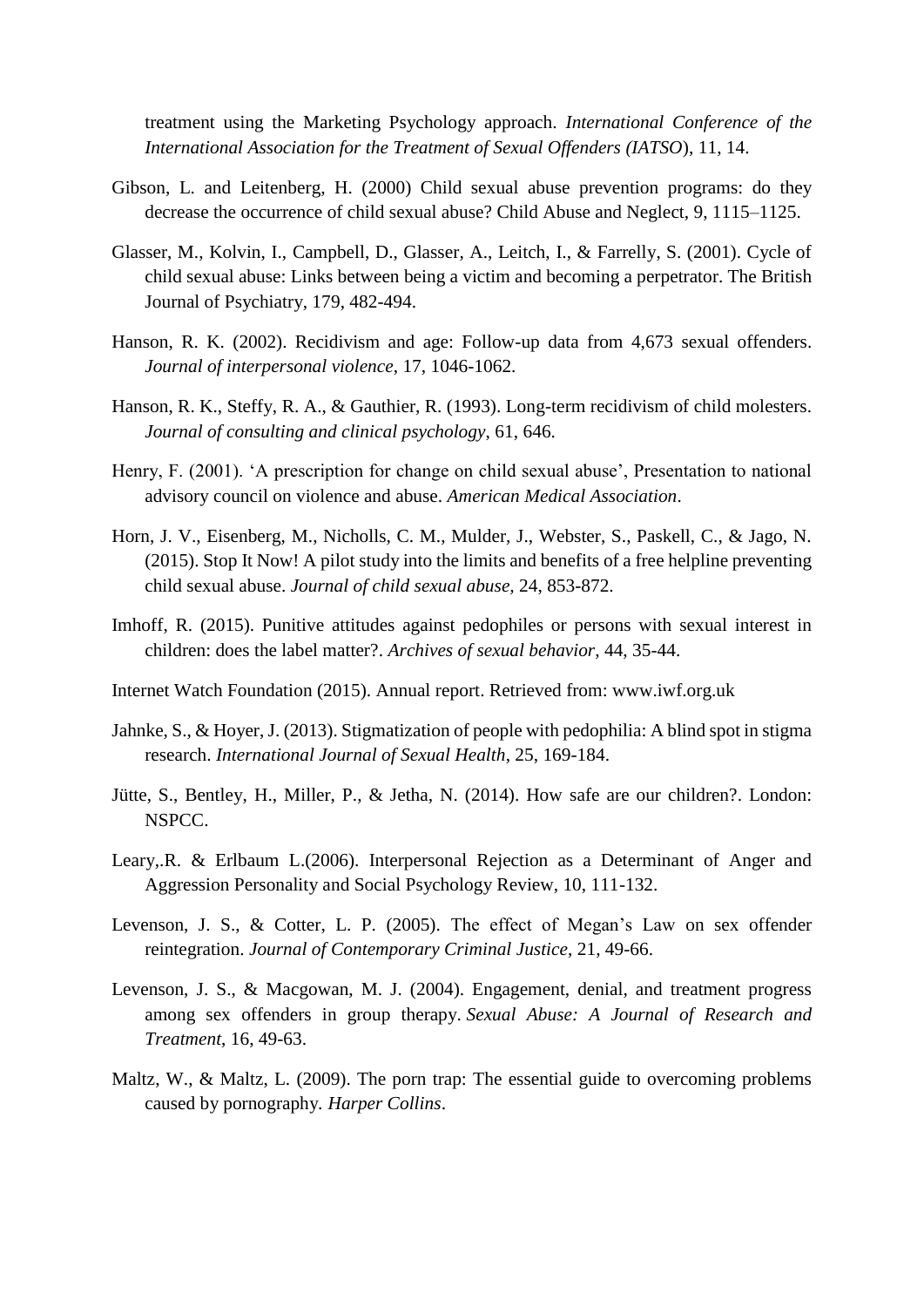- Marshall, W. L., Marshall, L. E, Serran, G A.,& O'Brien, M.D., (2009), Self-esteem, shame, cognitive distortions and empathy in sexual offenders: their integration and treatment implications. *Psychology, Crime & Law*, 15, 217-234.
- McCartan, K. F. (2004). "Here there be monsters"; The public's perception of paedophiles with particular reference to Belfast and Leicester. *Medicine, Science and the Law*, 44, 327-342.
- McCartan, K. F. (2008). Current understandings of paedophilia and the resulting crisis in modern society. *Psychological sexual dysfunctions*, 51-84.
- McMahon, P. M. (2000). The public health approach to sexual violence prevention*. Sexual Abuse: A Journal of Research and Treatment,* 12, 27-36.
- Morgan, R. & Findlater, D., (2012) Stop it Now! Wales, All Wales review on child sexual abuse prevention. Executive Summary.
- National Crime Agency (2013). Crime and Courts Bill. Fact sheet 11 of 12 on the National Crime Agency: child protection. *Home Office*
- NSPCC.org (2016a). Sexual Abuse what is sexual abuse? Retrieved From: https://www.nspcc.org.uk/preventing-abuse/child-abuse-and-neglect/child-sexual-abuse/
- NSPCC.org (2016b). Child sex offender disclosure scheme. An information service factsheet. Retrieved from: https://www.nspcc.org.uk/services-and-resources/research-andresources/factsheet-and-briefings/child-sex-offender-disclosure-scheme/
- Piché, L., Mathesius, J., Lussier, P., & Schweighofer, A. (2016). Preventative services for sexual offenders. *Sexual abuse: a journal of research and treatment*.
- Radford, L., Corral, S., Bradley, C., Fisher, H., Bassett, C., Howat, N., & Collishaw, S. (2011). Child abuse and neglect in the UK today. *London: NSPCC*
- Rubin, A. (2000). Standards for rigor in qualitative inquiry. *Research on Social Work Practice*, 10, 173–178.
- Schulze, B., & Angermeyer, M. C. (2003). Subjective experiences of stigma. A focus group study of schizophrenic patients, their relatives and mental health professionals. *Social science & medicine*, 56(2), 299-312.
- Seto, M. C. (2008). Pedophilia and sexual offending against children: Theory, assessment, and intervention*. American Psychological Association*.
- Silverman, J., and Wilson, D. (2002). Innocence Betrayed: Paedophilia, the media & society. *Cambridge: Polity*
- Smallbone, S., Marshall, W., & Wortley, R. (2008). Preventing Child Sexual Abuse: Evidence, policy and practice. *Routledge*